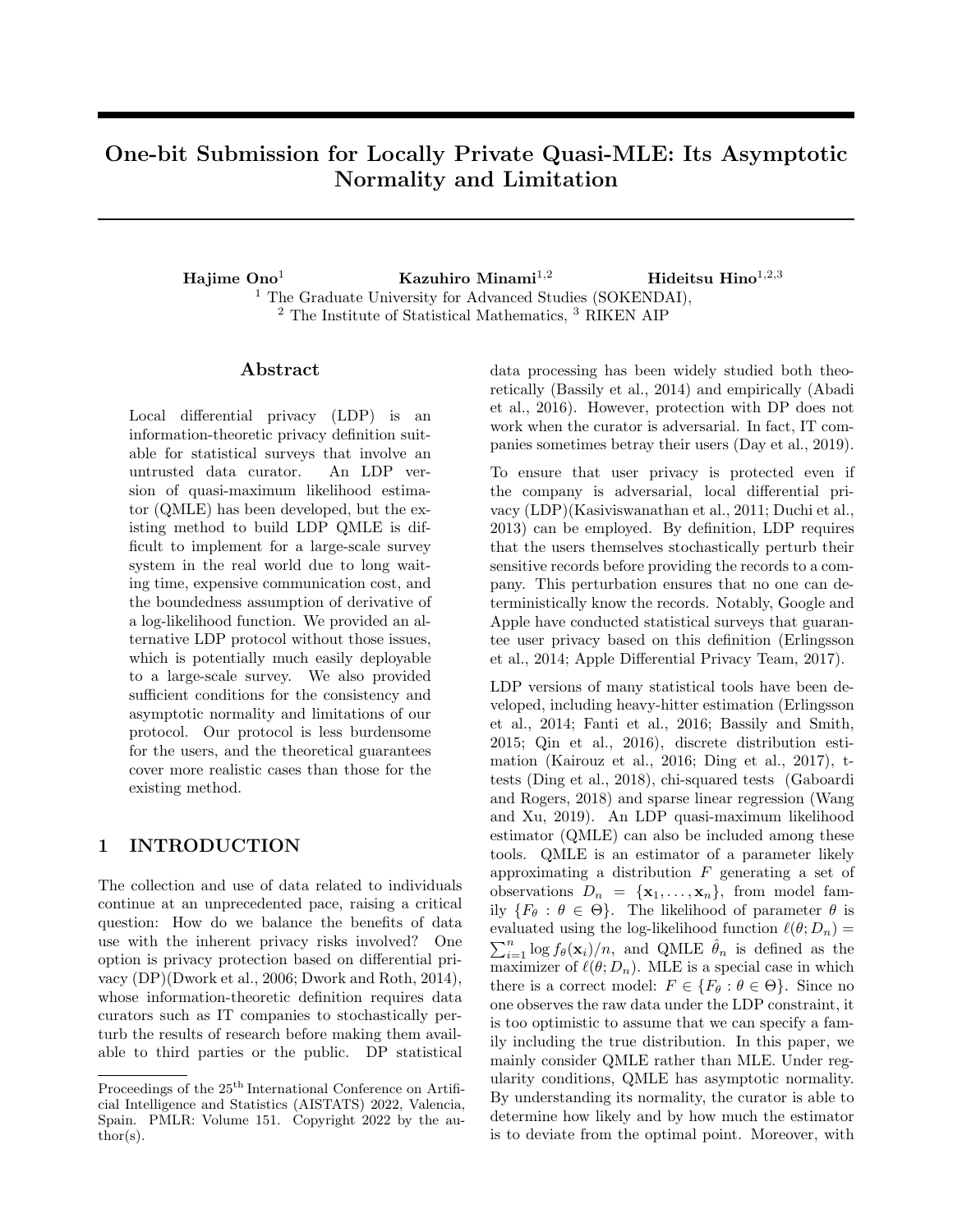the asymptotic normality, we can perform the Wald test, which is an important application (Vaart, 2000).

Bhowmick et al. (2018) provided a framework for LDP M-estimators, which is a superclass of LDP QMLEs. It approximates the maximizer of an objective function with stochastic gradient descent. They showed that the covariance matrix of the normal distribution on which the estimator converges agrees with minimax optimal ones up to a constant.

However, the existing protocol may be difficult to deploy for a large-scale system in the real world due to the following three problems: (i) it requires a long waiting time for users,  $(ii)$  it is communication inefficient, and (iii) it requires finiteness of the derivative of the objective function. The existing protocol is interactive wherein the communication of the *i*th user depends on those of the previous  $i-1$  users. Though this interactivity gives more accurate statistics (Smith et al., 2017), it causes a long waiting time for users when millions of users are involved in the protocol. Communication efficiency is a non-ignorable problem for large-scale implementation, especially on Edge or IoT devices. When the parameter is *d*-dimensional and each component of the parameter uses float as a data type, each user submits 32*d* bits. It is also of great practical importance to be able to apply to unbounded domain data. The LDP constraints require a user to perturb her record so as to be indistinguishable from the other candidate records in the domain. An unbounded domain makes it difficult to satisfy this requirement since no one knows how many candidate values exist in the domain.

We provide low-user-side-cost protocols that involve no waiting time, require no boundedness assumption, and avoid high communication costs for QMLEs of regression. In this paper, we focus on regression which is a wide and important class. To eliminate waiting time, we abandon interactivity. Although less accurate than interactive methods, our protocol has a significant advantage in that the execution time on the user side is constant regardless of the number of users. To remove the boundedness assumption, we incorporate truncation into the protocol. This simple technique makes it possible for the protocol to perform safely even when the record domain is unbounded. For communication efficiency, we adopt the one-bit submission strategy whereby a record is stochastically quantized into a binary value (McGregor et al., 2010; Seide et al., 2014; Bassily and Smith, 2015; Ding et al., 2018; Wang et al., 2018). This strategy significantly reduces the communication cost. See Table 1 for a quick comparison of the communication costs and waiting time.

As the main contributions of this paper, (i) we give

consistency and asymptotic normality theorem with their sufficient conditions for our QMLEs, and (ii) we make explicit the limitations of the scope of our theoretical analysis. The asymptotic normality is useful for curators to adequately decide sample size *n* and privacy parameter  $\epsilon$ . The sufficient conditions for our consistent and normality theorems are conditions on the model family and the true distribution. The curator should check the conditions for the model family when selecting the family. On the other hand, no one can evaluate the conditions on the true distribution. We recommend that the curator should carefully consider these conditions with the help of experts.

To discuss the sufficient conditions for our theorems on a concrete problem, we consider  $\alpha$ -quantile linear regression (Davino et al., 2013). With this example, we can see that it is not so difficult to make a model family satisfying the conditions. Given  $\alpha \in (0, 1)$ , coefficients estimation for  $\alpha$ -quantile regression is one of the standard statistical data analyses and QMLE is one of the solutions. For explanatory variables **X** on  $\mathbb{R}^d$  and objective variable *Y* on  $\mathbb{R}$ , the goal of the  $\alpha$ -quantile regression is to find coefficient  $\beta \in \mathcal{B} \subset \mathbb{R}^d$  such that the inner product  $\beta^{\top} \mathbf{X}$  well approximates the  $\alpha$ -quantile of the distribution of *Y*, i.e., inf{*y*|Pr(*Y*  $\lt y|\mathbf{X}$ )  $> \alpha$  }. If we consider asymmetric Laplace distributions as the model family, this problem is a likelihood-maximizing problem. With this example, we are able to confirm that the conditions regarding the model family are easily satisfied. In addition, using real data, we observe the asymptotic behavior of our QMLE. The observations imply that the Frobenius norm of empirical covariance matrix shrinks in proportion to  $1/n$  as expected in the asymptotic normality theorem.

We mention some related works. LDP regression by non-interactive algorithms has been studied in the context of LDP empirical risk minimization e.g., (Smith et al., 2017; Zheng et al., 2017; Wang et al., 2018, 2019a, 2021). Their targets are not analyses of asymp-

Table 1: Comparison of communication costs in number of submitting bits and waiting time of the protocols of the existing protocol (Bhowmick et al., 2018) and our protocol in two scenarios where explanatory variables X are public and private, *d* is the dimension of parameter, *k* is number of explanatory variables, and *n* is the number of users.

| IЧ           | Scenario                                       | Server | User       | Wait |
|--------------|------------------------------------------------|--------|------------|------|
| Bhowmick2018 | $\mathbf{X}$ pub<br>X pri                      | 32k    | 32d<br>32k | O(n) |
| Ours         | $\mathbf X$ pub<br>$\overline{\mathbf{X}}$ pri | 32k    | $d+1$      |      |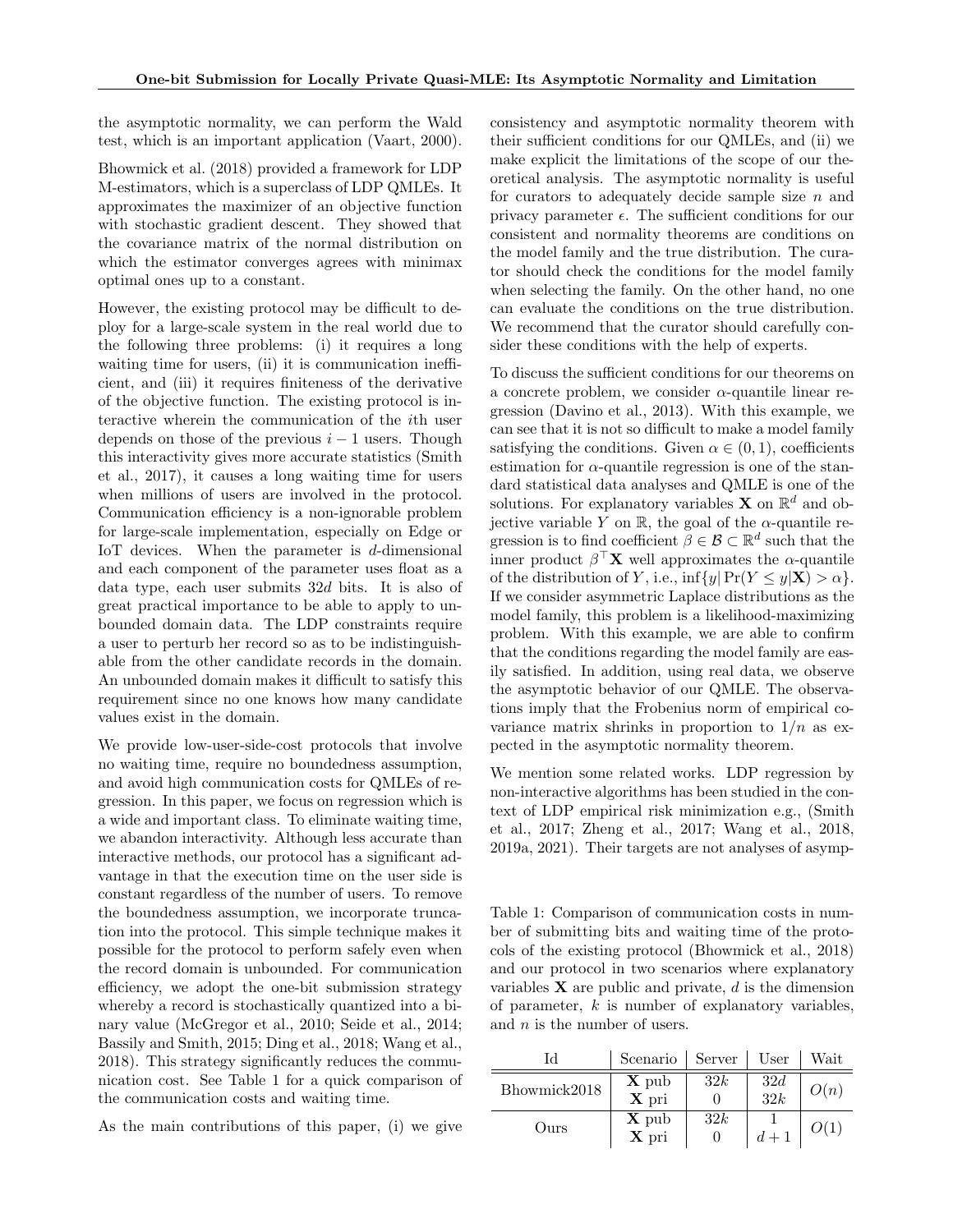totic normality but seeking smaller risk. The studies for non-local differentially privately M-estimators took different ways from us (Smith, 2011; Chaudhuri and Hsu, 2012; Avella-Medina, 2020). Due to the difference in the privacy models, we do not compare our results with theirs. Bhowmick et al.  $(2018)$  showed asymptotic normality of their estimator relying on Polyak and Juditsky (1992) 's asymptotic-normality proof for the estimators obtained by stochastic gradient descent. Since we do not use stochastic gradient descent, we prove our theorem by a different method.

The remainder of the paper is organized as follows: In Section 2, we introduce the notation used in this paper and some of the basic concepts. In Section 3, we describe our protocols for building QMLEs. In Section 4, we discuss QMLE for  $\alpha$ -quantile regression as an illustrative application of the protocol. In Section 5, we report the results of a numerical experiment with real data. In Section 6, we offer concluding remarks.

# 2 PRELIMINARIES

We begin by defining some of the notation used in the paper. We denote by  $0_d$  the *d*-length zero vector. When we take expectation while emphasizing the distribution *F*, we use  $Fg = \mathbb{E}_{X \sim F}[g(X)]$  where *g* is a function. A comprehensive summary of our notation is provided in Appendix A.

#### 2.1 Local Differential Privacy

Local differential privacy is a rigorous privacy definition for distributed statistical analyses. The definition requires each user to protect her sensitive record individually by stochastic perturbation. In particular, we consider the case in which users receive no feedback from the curator. LDP in such a situation is called non-interactive LDP; in this paper, we refer to noninteractive LDP simply as LDP.

We can now formally define LDP. Assume there are *n* users, each of whom possesses a sensitive record *R<sup>i</sup>* for  $i = 1, \dots, n$ . Let R be the domain of the records. Assume that there is also a curator who will perform a statistical analysis on the users' records and that each user will submit her perturbed record to the curator. We can define the perturbation as a conditional distribution  $Q(\cdot|R = r)$  and LDP as a property of  $Q$ .

**Definition 1** ( $\epsilon$ -LDP). *Given*  $\epsilon > 0$ , *distribution Q is*  $\epsilon$ -locally differentially private if, for any  $r, r' \in \mathcal{R}$ ,

$$
\sup_{S \in \sigma(\mathcal{X})} Q(S|R = r) \le e^{\epsilon} Q(S|R = r'),
$$

*where*  $\sigma(\mathcal{X})$  *is a*  $\sigma$ -*algebra on*  $\mathcal{X}$ *.* 

This definition requires that the conditional distributions  $Q(\cdot|r)$  and  $Q(\cdot|r')$  are not so different from each other for any pair  $r, r'$  of records in  $\mathcal{R}$ . The  $\epsilon$  represents the similarity of the conditional distributions. A smaller  $\epsilon$  implies stricter privacy protection but less information of the outputs.  $\epsilon$  thus controls the trade-off between privacy protection and utility.

This paper uses the bit flip (Ding et al., 2018) for the concrete implementation of conditional distribution *Q* satisfying  $\epsilon$ -LDP. The bit flip stochastically maps a finite continuous interval  $[c_1, c_u]$ , where  $c_1$  and  $c_u$  are some real constants such that  $c_1 < c_u$ , into discrete binary values  $\{z_-, z_+\}$ . Then, for any input  $v \in [c_1, c_1]$ and with  $C_{\epsilon} = \frac{e^{\epsilon}+1}{e^{\epsilon}-1}$ , the bit flip is defined as

$$
Q_{\rm bf}(Z=z|v) = \begin{cases} \frac{1}{2} - \frac{v - \frac{c_0 + c_1}{2}}{(c_0 - c_1)C_{\epsilon}} & \text{if } z = z_{-},\\ \frac{1}{2} + \frac{v - \frac{c_0 + c_1}{2}}{(c_0 - c_1)C_{\epsilon}} & \text{if } z = z_{+}. \end{cases}
$$

When the input is close to  $c<sub>u</sub>$ , the output is likely to be  $z_+$ ; conversely, when the input is close to  $c_1$ , the output is likely to be  $z_{-}$ .

#### 2.2 Quasi-Maximum Likelihood Estimator

Given observations  $D_n = {\mathbf{x}_1, \ldots, \mathbf{x}_n}$  generated by distribution  $F$ , the likelihood of parameter  $\theta$  of a model  $F_{\theta}$  is evaluated by the log-likelihood function

$$
\ell(\theta; D_n) = \frac{1}{n} \sum_{i=1}^n \log f_{\theta}(\mathbf{x}_i),
$$

where  $f_{\theta}$  is the density function of  $F_{\theta}$ . Roughly speaking, the log-likelihood is the log of the probability that the observations are obtained assuming they are sampled from  $F_{\theta}$ . For the likelihood function, QMLE  $\hat{\theta}_n$ is defined as  $\hat{\theta}_n = \operatorname{argmax}_{\theta \in \Theta} \ell(\theta; D_n)$ . Not only  $D_n$ but also  $\hat{\theta}_n$  itself is a random variable.

In this subsection, we review the consistency and asymptotic normality theorems of QMLEs by White (1982). To define the log-likelihood function well, we first need to make some assumptions. The first is that the observations are independently generated from a distribution *F* and that *F* has a regular Radon– Nikodym density function *f*. The second condition requires that the model family also has regular density functions.

Assumption 1. Let  $\nu$  be an appropriate measure on *X.* For a constant *k, the independent*  $1 \times k$  *random vectors*  $\mathbf{X}_i$ ,  $i = 1, \dots, n$ , have common joint distribu*tion function F on X , a measurable Euclidean space, with measurable Radon–Nikodym density*  $f = dF/d\nu$ .

Assumption 2. *The family of distribution func* $tions$   $F_{\theta}(\mathbf{x})$  *has Radon–Nikodym densities*  $f_{\theta}(\mathbf{x}) =$  $dF_{\theta}(\mathbf{x})/d\nu$  *which are measurable in x for every*  $\theta \in \Theta$ *,*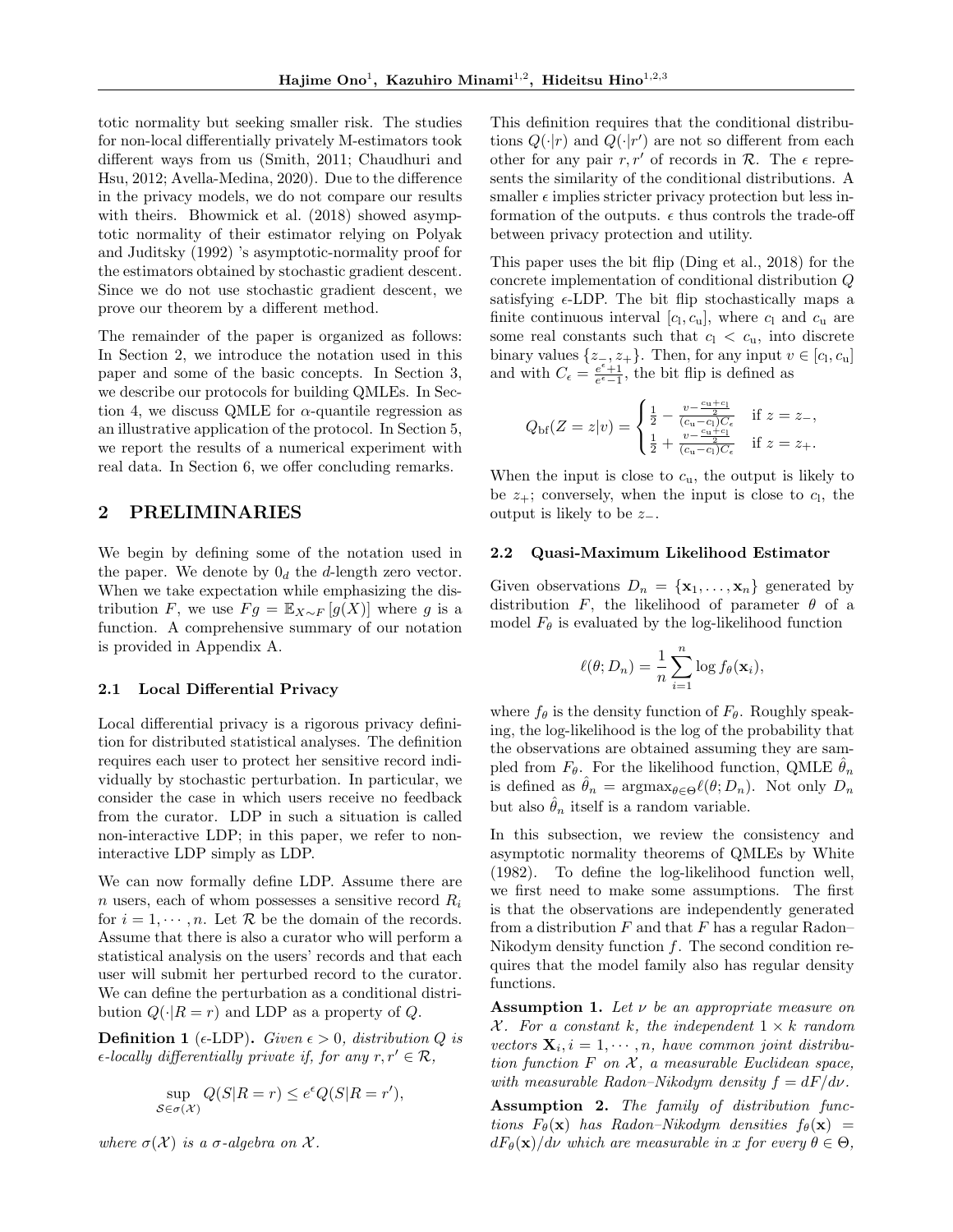*a compact subset of a d-dimensional Euclidean space, and continuous in*  $\theta$  *for every*  $\mathbf{x} \in \mathcal{X}$ *.* 

To guarantee consistency, we introduce an additional technical assumption.

Assumption 3. *(a)*  $F \log f$  *exists, and*  $|\log f_{\theta}(\mathbf{x})| \leq$  $h(\mathbf{x})$  *for all*  $\theta \in \Theta$ *, where h is integrable with respect to F*; (b) *F* log *f*<sup> $\theta$ </sup> *has a unique maximum at*  $\theta^* \in \Theta$ .

Under these regularity conditions, the QMLE converges to  $\theta^* = \arg \max_{\theta \in \Theta} F \log f_\theta$ .

Theorem 1 (Theorem 2.2 in (White, 1982)). *Given Assumptions 1 to 3,*  $\hat{\theta}_n \rightarrow \theta^*$  *as*  $n \rightarrow \infty$  *for almost every sequence*  ${\bf {X}}_i\}_{i=1}^n$ .

We also have asymptotic normality under some additional assumptions regarding the existence of scores  $\partial \log f_{\theta}(\mathbf{x})/\partial \theta$  and related quantities.

Assumption 4.  $\partial \log f_{\theta}(\mathbf{x}) / \partial \theta_j$ ,  $j = 1, ..., d$ , are mea*surable of* **x** *for each*  $\theta \in \Theta$  *and continuously differentiable functions of*  $\theta$  *for each*  $\mathbf{x} \in \mathcal{X}$ *.* 

Assumption 5.  $|\partial \log f_{\theta}(\mathbf{x})|/\partial \theta_{j_1} \cdot \partial \log f_{\theta}(\mathbf{x})|/\partial \theta_{j_2}|$  $\int \frac{\partial^2 f}{\partial s^2} \, ds \, f_\theta(\mathbf{x}) / \partial \theta_{j_1} \partial \theta_{j_2}$ , *for*  $j_1, j_2 = 1, \ldots, d$  *are dominated by functions integrable with respect to F for*  $all \times in \mathcal{X}$  and  $\theta$  in  $\Theta$ .

Assumption 6. *(a)*  $\theta^*$  *is interior to*  $\Theta$ *; (b)*  $B(\theta)$  =  $(F(\partial \log f_\theta/\partial \theta)(\partial \log f_\theta/\partial \theta)^\top$  *is nonsingular at*  $\theta =$  $\theta^*$ ; (c)  $\theta^*$  *is a regular point of*  $A(\theta) = F\partial^2 \log f_\theta / \partial \theta^2$ .

The following shows the asymptotic normality.

Theorem 2 (Theorem 3.2 in (White, 1982)). *Given Assumptions 1 to 6,*

$$
\sqrt{n}(\hat{\theta}_n - \theta^*) \to \mathcal{N}(0, C(\theta^*))
$$
  
where  $C(\theta) = A(\theta)^{-1}B(\theta)A(\theta)^{-1}$ .

When  $F_{\theta^*} = F$ ,  $C(\theta^*)$  is called the Fisher information matrix.

### 2.3 Quantile Regression

Linear quantile regression deals with the statistical problem of finding coefficients  $\beta \in \mathcal{B} \subset \mathbb{R}^d$  such that, given **x**, the inner product  $\beta^{\top}$ **x** well approximates the  $\alpha$ -quantile inf $\{y|F(Y \leq y|\mathbf{x}) > \alpha\}$  of  $Y|\mathbf{x}$ . The problem is often formulated as an optimization problem finding  $\beta \in \mathcal{B}$  that minimizes the following objective function: Given observations  $\{\mathbf{x}_i, y_i\}_{i=1}^n$ ,

$$
\sum_{i=1}^{n} \rho_{\alpha}(y_i - \beta^{\top} \mathbf{x}_i) \text{ where } \rho_{\alpha}(\tau) = \begin{cases} (\alpha - 1)\tau & \text{if } \tau \le 0, \\ \alpha \tau & \text{if } \tau > 0. \end{cases}
$$
 (1)

 $\rho_{\alpha}$  is a convex function, which is called the check loss.

If we assume that objective variable *Y* is sampled from the asymmetric Laplace distribution defined below, the minimization of (1) is equivalent to the likelihood maximization for the parameter of the distributions: With  $\sigma > 0$ ,

$$
f_Y(y; \alpha, \mu, \sigma) = \frac{\alpha(1-\alpha)}{\sigma} \exp\left(-\rho_\alpha \left(\frac{y-\mu}{\sigma}\right)\right). (2)
$$

Hence the log-likelihood function is written as

$$
\frac{1}{n} \sum_{i=1}^{n} \log f_Y(y_i; \alpha, \beta^{\top} \mathbf{x}_i, \sigma)
$$

$$
= \log \frac{\alpha (1 - \alpha)}{\sigma} - \frac{1}{n\sigma} \sum_{i=1}^{n} \rho_\alpha (y_i - \beta^{\top} \mathbf{x}_i).
$$
 (3)

Finally, we revisit the classical result of the asymptotic normality of the MLE. Let  $\hat{\beta}_n \in \mathcal{B}$  be the MLE that minimizes (3), and let  $\beta^*$  be the coefficient such that  $F(Y \leq y|\mathbf{X} = \mathbf{x}) = F_Y(y; \alpha, \beta^{*T} \mathbf{x}, \sigma)$  for almost every **x** and *y* with appropriate  $\alpha$  and  $\sigma$ . Then, the sequence of MLEs  $\{\beta_n\}_n$  converges as

$$
\sqrt{n}(\hat{\beta}_n - \beta^*) \to \mathcal{N}(0_d, I^{-1}),\tag{4}
$$

where  $\mathcal{N}(0_d, I^{-1})$  is the normal distribution whose mean and covariance are  $0_d$  and  $I^{-1}$ , respectively (Davino et al., 2013). Assuming that  $\mathbb{E} [\mathbf{X} \mathbf{X}^{\top}]$ is non-singular, *I* is the Fisher information matrix defined as

$$
I = \frac{\alpha (1 - \alpha)}{\sigma^2} \mathbb{E} \left[ \mathbf{X} \mathbf{X}^\top \right]. \tag{5}
$$

# 3 PROPOSED PROTOCOL

We provide two protocols for building QMLEs of regression in two different privacy scenarios and give their asymptotic normality theorem. Then, we remark on their advantages, limitations, and possible future works.

### 3.1 Regression with Public X

In this subsection, we consider regression with sensitive objective variable *Y* and public explanatory variables X. This situation may seem strange, but we will give a practical use case. Consider a situation in which a company is planning to conduct a customer opinion survey on a new product. The company can control its features set  $X$  and gives a new product with certain features  $X = x$  to each customer. The customer gives an evaluation *Y* for  $X = x$ . The target of the company is to understand the conditional distribution of *Y* . In the survey, the company knows the Xs and their distribution, and they are public.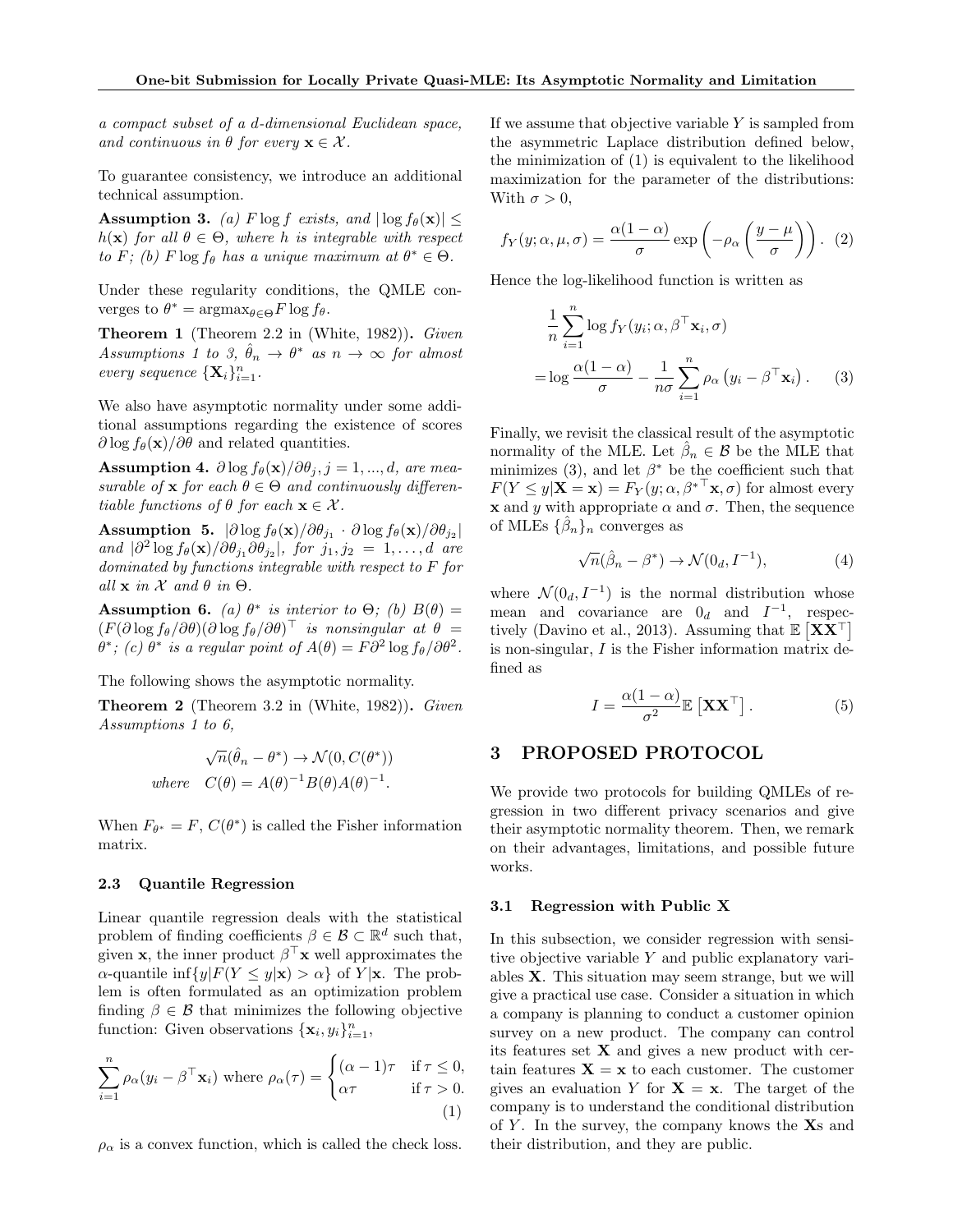The system model is as follows: There are a single curator and *n* users. The curator selects distribution  $F_{\mathbf{X}}$  on  $\mathcal{X} \subset \mathbb{R}^k$ , a measurable Euclidean space, generates  $\mathbf{X}_i$  for each user  $i = 1, \dots, n$  following  $F_\mathbf{X}$ , and passes them to each user. Given  $X_i = x_i$ , user *i* independently generates *Y<sup>i</sup>* following unknown conditional distribution  $F(\cdot|\mathbf{x}_i)$  on  $\mathcal{Y} \subset \mathbb{R}$ , a measurable space, and truncates it into interval  $[c_1, c_1]$ . Let  $\overline{Y}_i$  be the truncated version of *Yi*:

$$
\bar{Y}_i = t(Y_i) \equiv \begin{cases} c_1 & \text{if } Y_i \leq c_1, \\ Y_i & \text{if } c_1 < Y_i < c_u, \\ c_u & \text{if } Y_i \geq c_u. \end{cases} \tag{6}
$$

We let  $\bar{y}_i$  be a realization of  $\bar{Y}_i$ . Then, the user perturbs  $\bar{y}_i$  by the bit flip.  $Z_i$  that is perturbed  $\bar{Y}_i$  distributes as

$$
p(Z_i = z | \mathbf{X}_i = \mathbf{x}) = \int Q_{\text{bf}}(z | t(y)) dF(y | \mathbf{x}). \tag{7}
$$

User *i* submits  $z_i$  which is a realization of  $Z_i$  to the curator. The user submission is always only one bit.

The curator considers model family  $\{F_\beta(\cdot|\mathbf{x}) : \beta \in$  $B, x \in \mathcal{X}$  that consists of conditional distributions parameterized by *B*, a compact subset of a *d*-dimensional Euclidean space. For each  $\beta \in \mathcal{B}$ , we define conditional density function  $p_\beta(z|\mathbf{x})$  by replacing *F* by  $F_\beta$ in (7). The target of the curator is to find  $\beta$  such that  $P_{\beta}$  well approximates  $P$ . In this subsection, we write *P* and  $P_{\beta}$  to designate joint distributions  $P(\mathbf{x}, z)$  and  $P_{\beta}(\mathbf{x}, z)$  rather than conditional distributions  $P(z|\mathbf{x})$ and  $P_{\beta}(z|\mathbf{x})$ .

Given observations  $D_n = \{(z_i, \mathbf{x}_i)\}_{i=1}^n$ , the loglikelihood function is defined as

$$
\ell(\beta; D_n) \equiv \frac{1}{n} \sum_{i=1}^n \log p_{\beta}(\mathbf{x}_i, z_i)
$$
  
= 
$$
\frac{1}{n} \sum_{i=1}^n (z_i \log \Lambda_{\epsilon}(\beta, \mathbf{x}_i) + (1 - z_i) \log(1 - \Lambda_{\epsilon}(\beta, \mathbf{x}_i))
$$
  
+ 
$$
\log F_{\mathbf{X}}(\mathbf{x}_i))
$$

where  $\Lambda_{\epsilon}(\beta, \mathbf{x}) = p_{\beta}(z = 1|\mathbf{x})$ . We define  $\hat{\beta}_n =$  $\arg \max_{\beta \in \mathcal{B}} \ell(\beta; D_n)$  and  $\beta^* = \arg \max_{\beta \in \mathcal{B}} P \log p_\beta$ . The model selection and optimization are performed by the curator, and the users do not have to care about them. The curator can change hyperparameters excepting  $c_u$ ,  $c_l$  and  $\epsilon$  and can try multiple model families without any additional cost for the users. The pseudo-code is included in Appendix B.

Now, we analyze the behavior of  $\hat{\beta}_n$ . To derive the consistency of our QMLE, we replace  $F$  and  $F_{\theta}$  in Theorem 1 with  $P$  and  $P_{\beta}$ , respectively. We find the conditions under which Assumptions 1 to 3 are satisfied while replacing *F* and  $F_{\theta}$  with *P* and  $P_{\beta}$ . To satisfy Assumptions 1 and 2, we introduce the following assumptions.

Assumption 7. *Conditional distribution F*(*·|*x) *has a Radon–Nikodym density function*  $f(y|\mathbf{x}) =$  $dF(y|\mathbf{x})/d\nu$  *which is measurable in y for every*  $\mathbf{x} \in \mathcal{X}$ *.* 

Assumption 8.  $F_X$  has a measurable Radon-*Nikodym density*  $f_{\mathbf{X}} = dF_{\mathbf{X}}/d\mu$  *with some appropriate measure µ.*

Assumption 9. *The family of distribution functions*  $F_{\beta}(y|\mathbf{x})$  *has Radon–Nikodym densities*  $f_{\beta}(y|\mathbf{x}) =$  $dF_{\beta}(y|\mathbf{x})/d\nu$  *which are measurable in y for every*  $\mathbf{x} \in$ *X* and  $\beta \in \mathcal{B}$ , and continuous in  $\beta$  for every  $\mathbf{x} \in \mathcal{X}$ *and*  $y \in \mathcal{Y}$ *.* 

These assumptions are satisfied with many distributions e.g., Gaussian and Bernoulli distributions. From these assumptions, it is obvious that  $P(\mathbf{x}, z)$ ,  $P_\beta(\mathbf{x}, z)$  are measurable and that the density functions  $p(\mathbf{x}, z) = p(z|\mathbf{x})f(\mathbf{x})$  and  $p_\beta(\mathbf{x}, z) =$  $p_{\beta}(z|\mathbf{x})f(\mathbf{x})$  exist.

In order for the QMLE for regression parameter to satisfy Assumption 3, we consider the following two conditions. The first one is the existence of *P* log *p* and integrable function  $h(\mathbf{x}, z)$  such that  $|\log p_{\beta}(\mathbf{x}, z)| \leq$  $h(\mathbf{x}, z)$  for all  $\beta \in \mathcal{B}$ . *P* log *p* can be extended as

$$
P \log p = F_{\mathbf{X}}(P_{|\mathbf{X}} \log p(\cdot | \mathbf{X}) + \log f_{\mathbf{X}}(\mathbf{X})).
$$

Since  $\log p(\cdot|\mathbf{X})$  is always bounded away from  $-\infty$  and  $+\infty$  by the following lemma,  $\log p(\cdot|\mathbf{X})$  is always integrable with respect to *P*.

**Lemma 1.** *The value of*  $\Lambda_{\epsilon}(\beta, \mathbf{x})$  *is bounded away from* 0 *and* 1*, for all*  $\beta \in \mathcal{B}$  *and*  $\mathbf{x} \in \mathcal{X}$ *.* 

See Appendix C.1.1 for the proof. Thus, if  $F_X \log F_X$ exists, *P* log *p* also exists. Similarly, the existence of *P* log  $p_\beta$  depends on the existence of  $F_\mathbf{X}$  log  $f_\mathbf{X}$ .

Assumption 10.  $F_X \log f_X$  exists.

The second condition relates to the uniqueness of the maximum of the log-likelihood function. Because the maxima are not always unique, we adopt the following assumption.

Assumption 11.  $P \log p_\beta$  has a unique maximum.

We now have consistency.

Theorem 3. *Suppose Assumptions 7 to 11 hold. Then,*  $\beta_n \to \beta^*$  *as*  $n \to \infty$  *surely.* 

Next, we derive the asymptotic normality. We find the conditions under which Assumptions 4 to 6 are satisfied. Assumption 4 specifies the continuous differentiability of  $\partial \log p_{\beta}/\partial \beta$ . The partial derivative is extended as

$$
\frac{\partial}{\partial \beta} \log(p_{\beta}(\mathbf{x}, z)) = \frac{(2z - 1)\Lambda_{\epsilon}'(\beta, \mathbf{x})}{\Lambda_{\epsilon}(\beta, \mathbf{x})^{z}(1 - \Lambda_{\epsilon}(\beta, \mathbf{x}))^{1-z}}
$$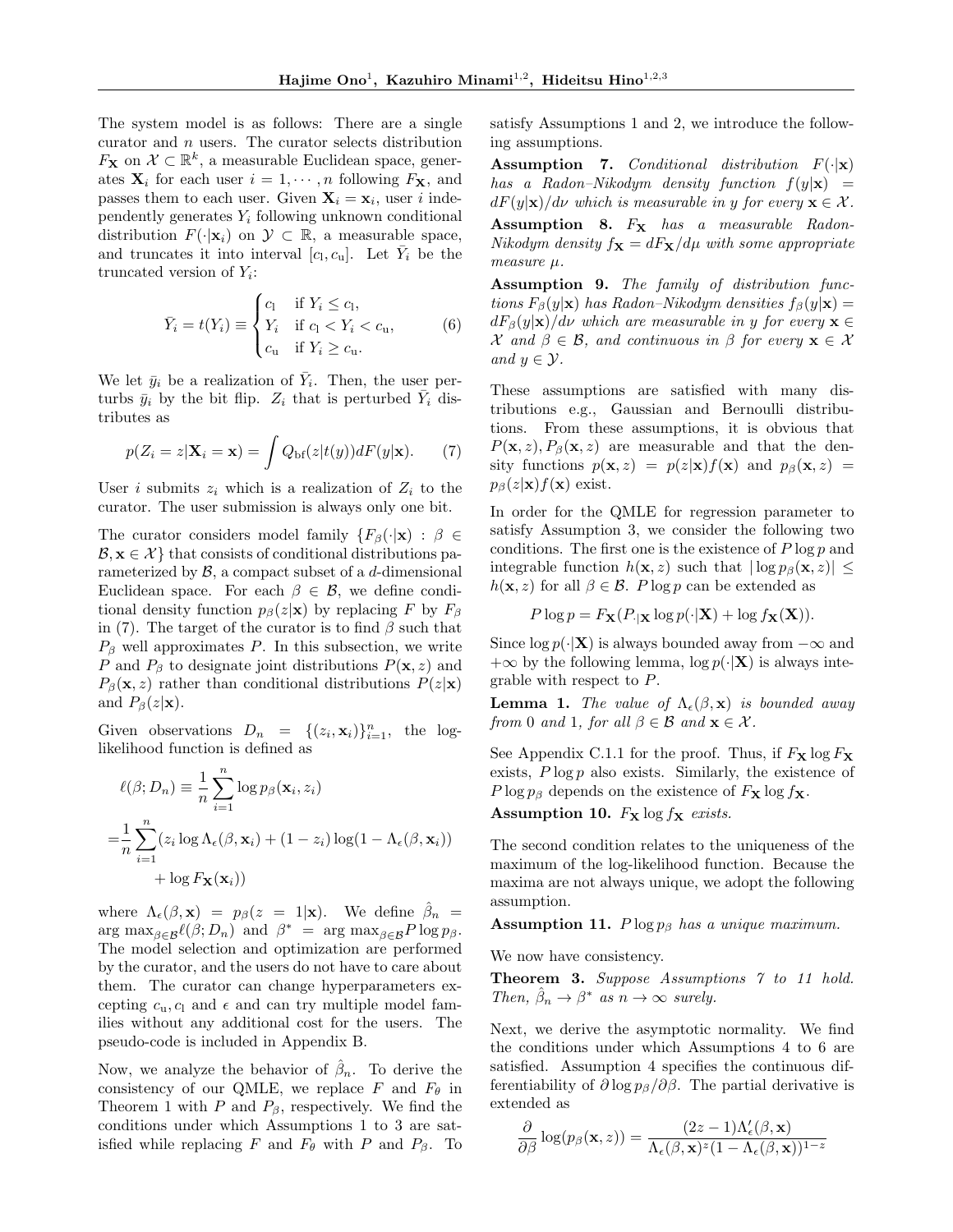$\top$ 

where  $\Lambda_{\epsilon}'(\beta, \mathbf{x}) = \partial \Lambda_{\epsilon}(\beta, \mathbf{x}) / \partial \beta$ . By Lemma 1, the following is sufficient to satisfy the requirement.

 $\bf Assumption~12.~\textit{Each element of}~\Lambda'_\epsilon(\beta, \mathbf{x})~\textit{is measurement}~\Lambda'_\epsilon(\beta, \mathbf{x})~\textit{is measurement}~\Lambda'_\epsilon(\beta, \mathbf{x})~\textit{is measurement}~\Lambda'_\epsilon(\beta, \mathbf{x})~\textit{is measurement}~\Lambda'_\epsilon(\beta, \mathbf{x})~\textit{is measurement}~\Lambda'_\epsilon(\beta, \mathbf{x})~\textit{is measurement}~\Lambda'_\epsilon(\beta, \mathbf{x})~\textit{is measurement}~\Lambda'_\epsilon(\beta, \mathbf{x})~\textit{is measurement}~\Lambda'_\epsilon(\beta, \mathbf{x})~\textit{is measurement}~\Lambda'_\$ *able of* x *for each*  $\beta \in \mathcal{B}$  *and continuously differentiable functions of*  $\beta$  *for each*  $\mathbf{x} \in \mathcal{X}$ *.* 

Assumption 5 states that  $|\partial^2 \log p_\beta / \partial \beta_{j_1} \partial \beta_{j_2}|$  and  $|\partial \log p_{\beta}/\partial \beta_{j_1} \cdot \partial \log p_{\beta}/\partial \beta_{j_2}|$  for  $j_1, j_2 = 1, \dots, d$  are bounded by functions integrable with respect to *P*. To verify this, we extend these values.

$$
\frac{\partial^2 \log p_{\beta}(\mathbf{x}, z)}{\partial \beta^2} = (2z - 1) \frac{\Lambda_{\epsilon}''(\beta, \mathbf{x})}{\Lambda_{\epsilon}(\beta, \mathbf{x})^z (1 - \Lambda_{\epsilon}(\beta, \mathbf{x}))^{1-z}} - \frac{\Lambda_{\epsilon}'(\beta, \mathbf{x}) \Lambda_{\epsilon}'(\beta, \mathbf{x})^{\top}}{\Lambda_{\epsilon}(\beta, \mathbf{x})^{2z} (1 - \Lambda_{\epsilon}(\beta, \mathbf{x}))^{2(1-z)}}
$$

where  $\Lambda_{\epsilon}''(\beta, \mathbf{x}) = \partial^2 \Lambda_{\epsilon}(\beta, \mathbf{x}) / \partial \beta^2$ , and

$$
\begin{aligned}\n&\left(\frac{\partial}{\partial \beta}\log p_{\beta}(\mathbf{x},z)\right)\left(\frac{\partial}{\partial \beta}\log p_{\beta}(\mathbf{x},z)\right) \\
&=\frac{\Lambda'_{\epsilon}(\beta,\mathbf{x})\Lambda'_{\epsilon}(\beta,\mathbf{x})^{\top}}{\Lambda_{\epsilon}(\beta,\mathbf{x})^{2z}(1-\Lambda_{\epsilon}(\beta,\mathbf{x}))^{2(1-z)}}.\n\end{aligned}
$$

The denominators are always non-zero by Lemma 1. Thus, the following assumption is sufficient to satisfy the requirement.

Assumption 13. *The absolute values of each element of*  $\Lambda_{\epsilon}'(\beta, \mathbf{x})$  *and*  $\Lambda_{\epsilon}''(\beta, \mathbf{x})$  *are bounded by integrable functions with respect to P.*

Assumption 6 consists of three parts. The first part is that  $\beta^*$  is interior to  $\beta$ . We assume this.

Assumption 14.  $\beta^*$  *is interior to*  $\beta$ *.* 

The second part is the non-singularity of  $P((\partial \log p_{\beta}/\partial \beta)(\partial \log p_{\beta}/\partial \beta)^{\top})$  at  $\beta = \beta^*$ .

$$
P\left(\frac{\partial}{\partial \beta}\log p_{\beta}\right)\left(\frac{\partial}{\partial \beta}\log p_{\beta}\right)^{\perp} =
$$
  

$$
F_{\mathbf{X}}\left(\frac{p(Z=1|\mathbf{X})}{\Lambda_{\epsilon}(\beta,\mathbf{X})^{2}} + \frac{p(Z=0|\mathbf{X})}{(1-\Lambda_{\epsilon}(\beta,\mathbf{X}))^{2}}\right)\Lambda_{\epsilon}'(\beta,\mathbf{X})\Lambda_{\epsilon}'(\beta,\mathbf{X})
$$

Thus, the following assumption is a sufficient condition of the requirement.

 $\textbf{Assumption 15.} \ \ F_{\mathbf{X}} {\Lambda}_\epsilon' (\beta^*, \mathbf{X}) {\Lambda}_\epsilon' (\beta^*, \mathbf{X})^\top \ \ \ \textit{is non--}$ *singular.*

The third part is non-singularity of  $P\partial^2 \log p_\beta / \partial \beta^2$ at  $\beta = \beta^*$ . We obtain this from Assumption 11. If  $P \log p_\beta$  has a second partial derivative along  $\beta$ and  $\beta^*$  is interior to *B*, then  $\partial^2 P \log p_\beta / \partial \beta^2$  must be negative-definite. If not, there exists  $\beta'$  such that  $P \log p_{\beta'} = P \log p_{\beta^*}$  and  $\beta' \neq \beta^*$ . Finally, we obtain asymptotic normality.

Theorem 4. *Suppose Assumptions 7 to 15 hold. Then,*  $\sqrt{n}(\hat{\beta}_n - \beta^*) \rightarrow \mathcal{N}(0_d, C(\beta^*))$  *where*  $C(\beta) =$  $A^{-1}(\beta)B(\beta)A^{-1}(\beta)$  *with*  $A(\beta) = P\partial^2 \log p_\beta/\partial \beta^2$  *and*  $B(\beta) = P(\partial \log p_{\beta}/\partial \beta)(\partial \log p_{\beta}/\partial \beta)^{\top}.$ 

#### 3.2 Regression with Private X

Next, we consider regression when both objective variables and explanatory variables are sensitive and are submitted with perturbation. The system model is that each user *i* generates  $\mathbf{X}_i$  following unknown distribution  $F<sub>X</sub>$  and then generates  $Y<sub>i</sub>$  following unknown conditional distribution  $F(\cdot|\mathbf{X}_i)$ .

The communication protocol is as follows. User *i* stochastically perturbs  $\mathbf{X}_i$  and  $Y_i$  by LDP mechanism *Q*. We denote the perturbed ones by  $\mathbf{Z}^{(\mathbf{X})}$  and  $Z^{(Y)}$ , respectively. *Q* consists of  $Q_{Z(Y)}$  and  $Q_{Z(X)}$  perturbing  $Y_i$  and  $\mathbf{X}_i$ , respectively. The privatized objective variable  $Z^{(Y)}$  is the same as  $Z$  in the previous subsection without the privacy budget consumed by the LDP mechanisms. On the other hand, since  $\mathbf{Z}^{(\mathbf{X})}$ was not defined in the previous section, we need to define  $Q_{\mathbf{Z}(\mathbf{x})}$ . We use the bit flip as  $Q_{\mathbf{Z}(\mathbf{x})}$  in an element-wise manner. Each element is randomized with privacy budget  $\epsilon/(k+1)$ . The total consumption of the privacy budget per user does not exceed  $\epsilon$  by the sequential composition theorem (McSherry, 2009). We set the domain of  $Q_{\mathbf{Z}(\mathbf{x})}$  to  $\{-1, +1\}^k$ . For each  $z^{(X)} \in \{-1, +1\}^k$ ,

$$
Q_{\mathbf{Z}(\mathbf{x})}(\mathbf{z}(\mathbf{x})|\mathbf{x}) = \prod_{j=1}^{k} \left(\frac{1}{2} + \frac{t(x_j)z_j^{(\mathbf{X})}}{2C_{\epsilon/(k+1)}}\right).
$$
 (8)

The generated privatized variables  $(\mathbf{z}_i^{(\mathbf{X})}, z_i^{(Y)})$  are submitted to the curator.

>*.* values, either 64*d* bits or 144*d* bits. Thus, our protocol In the communication protocol, each user submits  $(k+1)$  bits to the curator, and the curator sends no information to the users. This privacy scenario is nearly the same as the Bhowmich's one, and our communication protocol is more efficient than theirs. In their protocol, each user receives and submits *d* float or double results in communication costs that are roughly 64 or 144 times smaller than their protocol when  $k \leq d$ .

The curator defines model family  ${F_\beta(y|\mathbf{x}) : \beta \in \mathbb{R}^2}$  $\mathcal{B}, \mathbf{x} \in \mathcal{X}$  and provisional distribution  $F_{\mathbf{X}}$ . Though the true  $F<sub>X</sub>$  is unknown, the curator must assume some distribution of  $X$  to compute the log-likelihood function, as we will see later.  $F<sub>X</sub>$  is a kind of prior distribution.

Since the discussion of consistency and asymptotic normality has much in common with the previous subsection, here we describe only the differences. See the appendix for details. Given observations  $D_n$  =  $\{(\mathbf{z}_i^{(\mathbf{X})}, z_i^{(Y)})\}_{i=1}^n$ , the likelihood function is

$$
\ell(\beta; D_n) = \frac{1}{n} \sum_{i=1}^n \left( \log \hat{p}_{\mathbf{Z}}^{(\mathbf{X})}(\mathbf{z}_i^{(\mathbf{X})}) + z_i^{(Y)} \log \Phi(\beta, \mathbf{z}_i^{(X)}) \right)
$$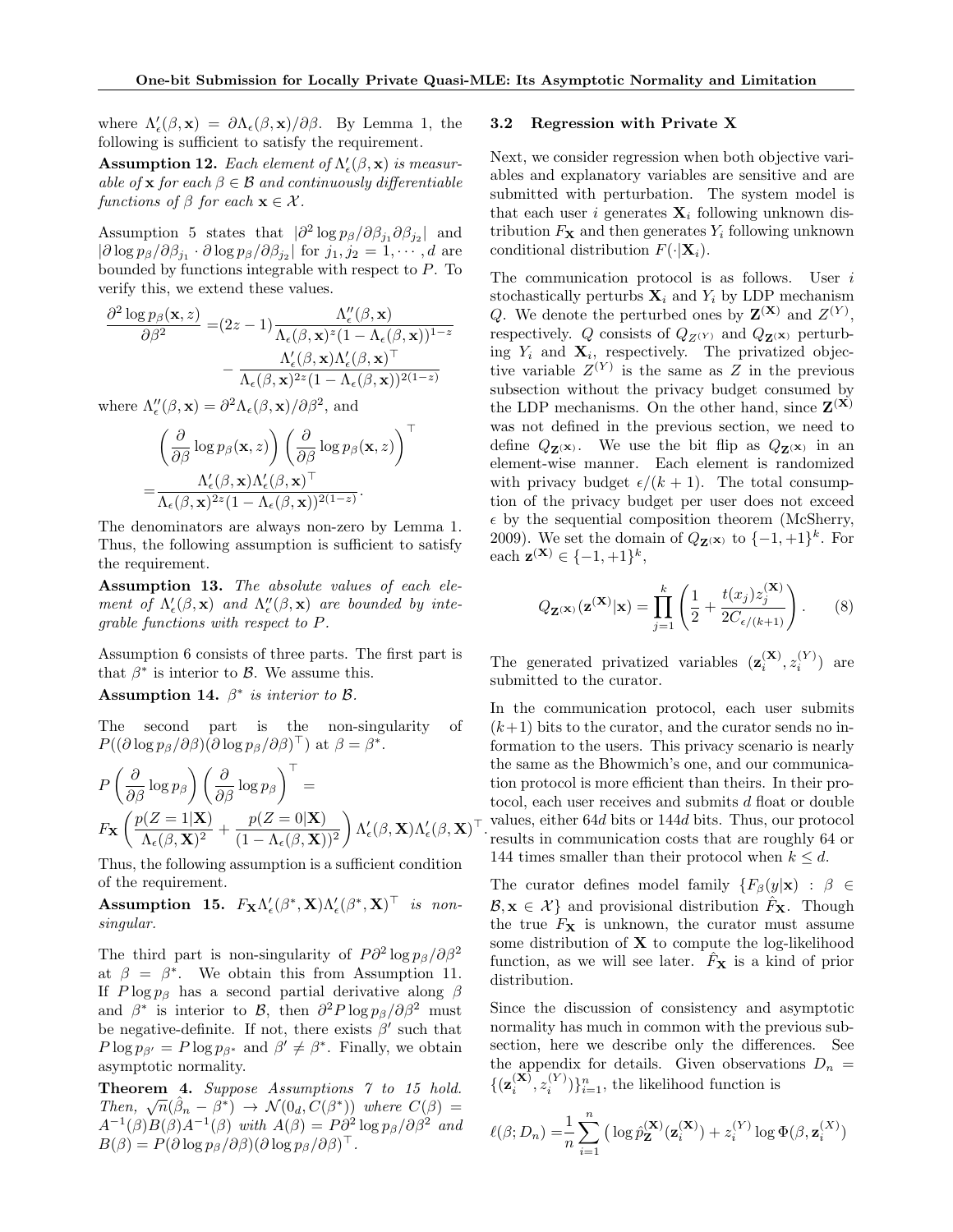$$
+ (1 - z_i^{(Y)}) \log(1 - \Phi(\beta, \mathbf{z}_i^{(X)})))
$$
  
where 
$$
\hat{p}_{\mathbf{Z}}^{(\mathbf{X})}(\mathbf{z}^{(\mathbf{X})}) \equiv \int Q_{\mathbf{Z}^{(\mathbf{X})}}(\mathbf{z}^{(\mathbf{X})} | \mathbf{x}) d\hat{F}_{\mathbf{X}}(\mathbf{x}),
$$

$$
\Phi(\beta, \mathbf{z}^{(\mathbf{X})}) \equiv \frac{\hat{F}_{\mathbf{X}}(\Lambda_{\epsilon/(d+1)}(\beta, \mathbf{X}) Q_{\mathbf{Z}^{(\mathbf{X})}}(\mathbf{Z}^{(\mathbf{X})} | \mathbf{X})}{\hat{p}_{\mathbf{Z}}^{(\mathbf{X})}(\mathbf{z}^{(\mathbf{X})})},
$$

QMLE  $\hat{\beta}_n$  is defined as  $\hat{\beta}_n \equiv \operatorname{argmin}_{\beta \in \mathcal{B}} \ell(\beta; D_n)$ .

We can show consistency based on Theorem 1 under the assumption that the curator chooses a regular distribution as  $F_{\mathbf{X}}$ .

Assumption 16. *F*ˆ<sup>X</sup> *has a measurable Radon-Nikodym density*  $\hat{f}_X = d\hat{F}_X/d\mu$ *.* 

Theorem 5. *Suppose Assumptions 7 to 9, 11 and 16 hold.* Then,  $\hat{\beta}_n \rightarrow \beta^*$  as  $n \rightarrow \infty$  for almost every  $sequence \{ (\mathbf{Z}_{i}^{(\mathbf{X})}, Z_{i}^{(Y)}) \}_{i}$ .

For details, see Appendix C.2. This consistent theorem does not require the existence of  $F_X \log f_X$  unlike Theorem 3. We can obtain the existence from Assumption 16 and the properties of  $\hat{p}_{\mathbf{Z}(\mathbf{x})}$ . The discretization by the bit flip relaxes the integrable condition.

To show asymptotic normality, we adopt several additional assumptions.

Assumption 17.  $\Phi'(\beta, \mathbf{z}^{(\mathbf{X})})$  *is continuous differentiable function of*  $\beta$ .

**Assumption 18.** Each component of  $\Phi''(\beta, \mathbf{z}^{(\mathbf{X})})$  and  $(\Phi'(\beta, \mathbf{z}^{(\mathbf{X})}))(\Phi'(\beta, \mathbf{z}^{(\mathbf{X})}))^{\top}$  *is bounded by integrable functions with respect to P.*

Assumption 19.  $\mathbb{E}_{\mathbf{Z}^{(\mathbf{X})}}\left[ (\Phi'(\beta, \mathbf{Z}^{(\mathbf{X})})(\Phi'(\beta, \mathbf{Z}^{(\mathbf{X})}))^{\top} \right]$ *is non-singular at*  $\beta = \beta^*$ .

Assumption 17 is used to prove the requiment corresponding to Assumption 4. The requirement corresponding to Assumption 5 is satisfied with Assumption 18, which requires that the curator should design  $\Phi$  such that its first and second derivatives almost surely take finite values. The requirement corresponding to Assumption 6 is satisfied with Assumptions 11, 14 and 19. We now have asymptotic normality.

Theorem 6. *Suppose Assumptions 7 to 9, 11,* 14 and 16 to 19 hold. Then,  $\sqrt{n}(\hat{\beta}_n - \beta^*) \rightarrow$  $\mathcal{N}(0_d, C(\beta^*))$  *where*  $C(\beta) = A^{-1}(\beta)B(\beta)A^{-1}(\beta)$  $with \quad A(\beta) = P\partial^2 \log p_{\beta}/\partial \beta^2 \quad and \quad B(\beta) =$  $P(\partial \log p_\beta/\partial \beta)(\partial \log p_\beta/\partial \beta)$ <sup>1</sup>.

### 3.3 Remark and Limitation

The assumptions for proving consistency and asymptotic normality in Theorems 3 to 6 are not relevant to privacy preservation. Even if those assumptions do not hold, users' privacy is still protected as long as the  $\epsilon$ -LDP mechanisms correctly work. The users who supply data do not need to worry about these assumptions at all.

*|*X) ties of the model that the curator should check. The The requirements of our theorems clarify the propercurator is free to choose any linear or non-linear model as long as it satisfies these properties. In addition, those requirements place few restrictions on model selection since the curator can modify the model after data collection.

As we see in Section 4, it is not so difficult to craft a model satisfying the requirements. We thus expect that most standard regression models satisfy them.

The first limitation relates to the problem of choosing  $\hat{F}$ . Although any  $\hat{F}$  satisfying Assumptions 10 and 16 can be acceptable, a poor choice of  $\hat{F}$  may make it difficult to satisfy the other assumptions. The theorem provides no method for choosing a better  $\hat{F}$ , which remains an open problem.

The second limitation relates to the true distribution, which is a common problem in most statistical theories. We have no method to evaluate Assumptions 7, 11 and 14. The curator never know the exact value of  $\beta^*$  and  $C(\beta^*)$ . The curator should carefully consider these assumptions with the help of experts.

The exploration of better mechanisms is our future work. There may exist  $Q_{\mathbf{Z}(\mathbf{x})}$  giving us a more sharp covariance matrix. In the context of LDP, vector submission is studied by many researchers e.g., (Duchi et al., 2013; Erlingsson et al., 2014; Bassily and Smith, 2015; Wang et al., 2019b).

Better selection of  $c_1$  and  $c_u$  is another future work. Whether certain  $c_1$  and  $c_u$  are good or bad strongly depends on  $F$ , and we have no general strategy to select better  $c_1$  and  $c_1$ .

One of the potential applications of our algorithms is bootstrapping. In the above subsections, we described that our algorithms output only one estimator in each protocol. However, without additional privacy loss, the curator can compute many estimators using the subsets of the submitted data. The post-processing invariant enables us to perform such an operation. This is one of the advantages of a non-interactive algorithm.

Another potential application is a misspecification test to determin whether the model family contains the true distribution (White, 1982). In the LDP setting, since the raw data are distributed, no single entity has knowledge on the statistical properties of the raw data. It is difficult to evaluate whether a model family is appropriate. A curator performs the test as a preliminary experiment. The results of the test would help the curator to quantitatively assess the confidence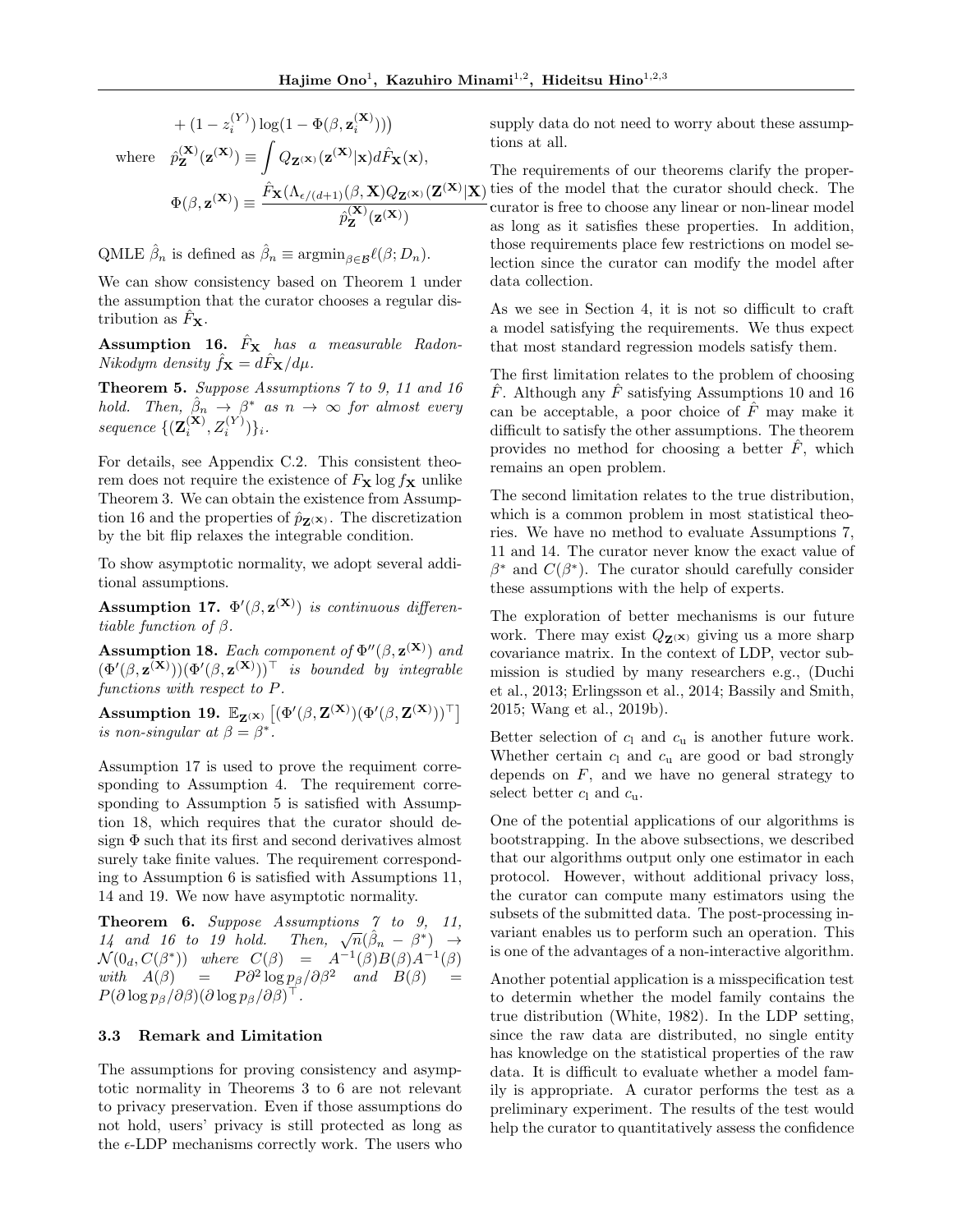level of the main survey.

# 4 EXAMPLE: QUANTILE REGRESSION

In this section, we show the QMLEs for quantile regression as a concrete example of our QMLEs. One of the main goals of this section is to show that it is possible to replace some of the assumptions noted in the previous section with a concrete implementation of the model. We note that the notation used in Section 4.1 and Section 4.2 is the same as that used in Section 3.1 and Section 3.2. Here,  $k = d$ .

### 4.1 With Public X

As described in Section 2.3, we can formulate the  $\alpha$ quantile regression as a quasi-maximum likelihood estimation problem. For some  $\sigma > 0$ , we set  $f_\beta$  as

$$
f_{\beta}(y|\mathbf{x}) = \frac{\alpha(1-\alpha)}{\sigma} \exp\left(-\rho_{\alpha}\left(\frac{y-\beta^{\top}\mathbf{x}}{\sigma}\right)\right)
$$

for each *y* and **x**, where  $\rho_{\alpha}$  is defined in (1). This construction satisfies Assumption 9: measurable and continuous.

When we choose the product of independent *d* uniform distributions on interval  $[-1, +1]$  as  $F<sub>X</sub>$ , Assumption 10 is satisfied.

Let  $\Psi_{\epsilon}$  be the function such that  $\Lambda_{\epsilon}(\beta, \mathbf{x})$  =  $\Psi_{\epsilon}(\beta \mid {\bf x}).$  Then,  $\Lambda'_{\epsilon}(\beta, {\bf x}) = \Psi'_{\epsilon}(\beta \mid {\bf x}) {\bf x}$  and  $\Lambda''_{\epsilon}(\beta, {\bf x}) =$  $\Psi_{\epsilon}''(\beta \mid \mathbf{x})\mathbf{x}\mathbf{x}^{\top}$  where  $\Psi_{\epsilon}'(\theta) = \partial \Psi_{\epsilon}(\theta)/\partial \theta$  and  $\Psi_{\epsilon}''(\theta) =$  $\partial^2 \Psi_{\epsilon}(\theta)/\partial \theta^2$ . It has the following property.

**Lemma 2.**  $\Psi_{\epsilon}(\theta)$  *is a strictly monotonically increasing function and is bounded away from* 0 *and* 1.  $\Psi_{\epsilon}'(\theta)$ and  $\Psi''_{\epsilon}(\theta)$  *exist and for any*  $\theta \in \mathbb{R}$ *, and their absolute values are bounded.*

See Appendix C.3 for the proof. From the second part of Lemma 2, Assumptions 12 and 13 are satisfied. Mover,  $F_{\mathbf{X}}(\mathbf{X}\mathbf{X}^{\top})$  is a non-singular matrix since

$$
F_{\mathbf{X}} X_{j_1} X_{j_2} = \begin{cases} 0 & \text{if } j_1 \neq j_2, \\ \frac{1}{3} & \text{if } j_1 = j_2. \end{cases}
$$

Thus, Assumption 15 is satisfied.

As a consequence of Theorems 3 and 6, we have the following corollaries.

Corollary 1. *Suppose Assumptions 7, 11 and 14 hold. Then,*  $\hat{\beta}_n \rightarrow \beta^*$  *almost surely and*  $\sqrt{n}(\hat{\beta}_n - \beta^*) \rightarrow$  $\mathcal{N}(0_d, C(\beta^*))$ .

To prove this corollary, we need only three assumptions. The concrete constructions of the model remove some of the assumptions used in Theorems 3 and 6.

Although the accuracy of our QMLEs is not a focus of this paper, we did conduct a rough comparison of accuracy with existing works. As a result, we found with  $\epsilon \downarrow 0$ , the Fisher information of our MLEs is  $\sigma^2/\alpha(1-\alpha)$  times smaller than the upper bound shown in (Barnes et al., 2020). For details, see Appendix D.

### 4.2 With Private X

In this setting, the curator does not know  $F<sub>X</sub>$ . Instead of  $F_X$ , we adopt the product distribution of  $d$ symmetric binary distributions on  $\{-1, +1\}$ . Then, Assumption 16 is satisfied.

With  $\epsilon' = \epsilon/(d+1)$ ,  $\Phi$  is extended as

$$
\Phi(\beta, \mathbf{z}^{(\mathbf{X})}) = \frac{\sum_{\mathbf{x} \in \{\pm 1\}^d} \Psi_{\epsilon'}(\beta^{\top} \mathbf{x}) \exp\left(\epsilon' \mathbf{1} \left[ z_j^{(\mathbf{X})} = x_j \right] \right)}{p_{\mathbf{Z}^{(\mathbf{X})}}(\mathbf{z}^{(\mathbf{X})})(e^{\epsilon'} + 1)^d 2^d},
$$

where  $\Psi_{\epsilon'}$  is defined in the previous subsection. Due to the properties of  $\Psi_{\epsilon'}$ , which we evaluated in the previous subsection, Assumptions 17 and 18 are obviously satisfied. By the monotonicity of  $\Psi_{\epsilon'}$ , Assumption 19 is also satisfied. Now, as a corollary of Theorems 5 and 6, we obtain the following result.

Corollary 2. *Suppose Assumptions 7, 11 and 14 hold. Then,*  $\sqrt{n}(\hat{\beta}_n - \beta^*) \rightarrow \mathcal{N}(0_d, C(\beta^*))$  *where*  $C(\beta) =$  $A^{-1}(\beta)B(\beta)A^{-1}(\beta)$ .

## 5 NUMERICAL EVALUATION

In this section, we observe the behavior of our QMLE for real data. We consider the QMLE for quantile regression in the public  $X$  case. Since we do not know the true distribution generating the real data, we cannot perform exact comparisons with the theoretical result, Corollary 3. Here, we observe the empirical covariance of the QMLEs to evaluate the convergence of the distribution of the QMLE. For additional numerical evaluations, see Appendix E.

We numerically compare the covariance matrices with varying *n* and  $\epsilon$ . We use CO and NO<sub>x</sub> emission data set (Kaya et al., 2019), which consists of 36*,* 733 records of 11 sensors attached to a turbine of a power plant. Although this data is not sensitive, we chose this data because of its large number of records and its format. We treat the 11th column as *y* and treat the columns from the first to 9th as **x**. We set  $c_u = 110, c_l =$  $40, \sigma = 1.0$  and  $\alpha = 0.3$ . These specific values of hyperparameters do not have a particular meaning. We vary *n* from 5*,* 000 to 35*,* 000 in increments of 5*,* 000 for  $\epsilon \in \{1, 2.5, 5, 10\}$ . For each combination of *n* and  $\epsilon$ , we sub-sample *n* records 1,000 times without replacement from the 36*,* 733 records. For each sub-data, we perturb *y*s and compute a QMLE as descrived in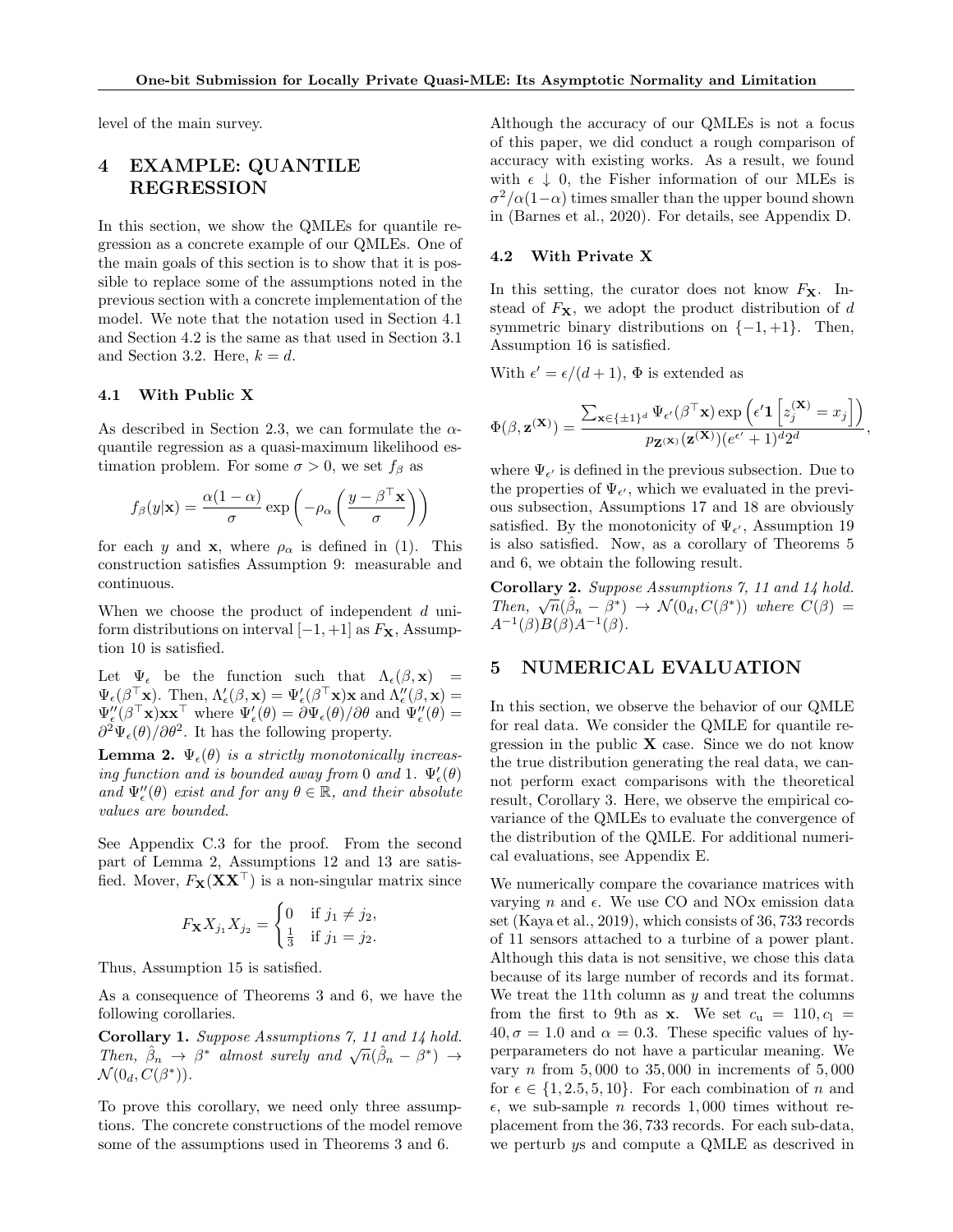

Figure 1: Frobenius norm of covariance matrices. The norms decrease in proportion to  $1/n$  for each  $\epsilon$ .

Section 4.1. With the 1*,* 000 QMLEs, we obtain the empirical covariance matrix and its Frobenius norm. We implemented the simulations with Python 3.9.2, NumPy 1.19.2, and SciPy 1.6.1. The Python code is contained in the supplementary material.

Figure 1 shows the result. The horizontal and vertical axes show *n* and the value of each Frobenius norm in log-scale, respectively. For each  $\epsilon$ , with large *n*, the norm of the covariance matrix is smaller. The decreasing speed is  $O(1/n)$ , and this result is compatible with the theoretical result. Greater  $\epsilon$  also gives smaller covariance. In this case, the QMLE is concentrated in one point, and, as *n* increases, the distribution becomes more concentrated at that point.

# 6 CONCLUSION

We developed the simple protocols for building QM-LEs from distributed data while guaranteeing  $\epsilon$ -LDP for the users. They address the two different privacy scenarios. In the protocols, users submit only one or a few bits to the curator and do not need to wait for one another. Moreover, the users do not need to perform complex computations such as integration or derivation. Thus, the protocols are highly user-friendly and suitable for low-priced devices. We clarified the sufficient conditions for the QMLEs to be consistent and asymptotically normal, and showed their limitations. We showed that the sufficient conditions are relaxed with a concrete implementation.

## Acknowledgements

H.H. is partly supported by JSPS KAKENHI No. JP19H04113 and CREST JST CREST Grant No. JP-MJCR2015, and K.M. is partly supported by JSPS KAKENHI No.JP21H04403.

### References

Cynthia Dwork, Frank McSherry, Kobbi Nissim, and Adam Smith. Calibrating noise to sensitivity in private data analysis. In Shai Halevi and Tal Rabin, editors, *Theory of Cryptography*, pages 265– 284, Berlin, Heidelberg, 2006. Springer Berlin Heidelberg.

- Cynthia Dwork and Aaron Roth. The algorithmic foundations of differential privacy. Found. Trends *Theor. Comput. Sci.*, 9(3–4):211–407, August 2014.
- R. Bassily, A. Smith, and A. Thakurta. Private empirical risk minimization: Efficient algorithms and tight error bounds. In *2014 IEEE 55th Annual Symposium on Foundations of Computer Science*, pages 464–473, 2014.
- Martin Abadi, Andy Chu, Ian Goodfellow, H. Brendan McMahan, Ilya Mironov, Kunal Talwar, and Li Zhang. Deep learning with differential privacy. In *Proceedings of the 2016 ACM SIGSAC Conference on Computer and Communications Security*, CCS '16, pages 308–318, New York, NY, USA, 2016. Association for Computing Machinery.
- Matt Day, Giles Turner, and Natalia Drozdiak. Amazon workers are listening to what you tell alexa, Apr 2019. URL https://www.bloomberg.com/news/articles/ 2019-04-10/is-anyone-listening-to-you-onalexa-a-global-team-reviews-audio.
- Shiva Prasad Kasiviswanathan, Homin K Lee, Kobbi Nissim, Sofya Raskhodnikova, and Adam Smith. What can we learn privately? *SIAM Journal on Computing*, 40(3):793–826, 2011.
- J. C. Duchi, M. I. Jordan, and M. J. Wainwright. Local privacy and statistical minimax rates. In *2013 IEEE 54th Annual Symposium on Foundations of Computer Science*, pages 429–438, Oct 2013.
- Ulfar Erlingsson, Vasyl Pihur, and Aleksandra Ko- ´ rolova. Rappor: Randomized aggregatable privacypreserving ordinal response. In *Proceedings of the 2014 ACM SIGSAC Conference on Computer and Communications Security*, CCS '14, page 1054–1067, New York, NY, USA, 2014. Association for Computing Machinery.
- Apple Differential Privacy Team. Learning with privacy at scale, 2017. URL https://machinelearning.apple.com/2017/12 /06/learning-with-privacy-at-scale.html.
- Giulia Fanti, Vasyl Pihur, and Ulfar Erlingsson. Build- ´ ing a rappor with the unknown: Privacy-preserving learning of associations and data dictionaries. *Proceedings on Privacy Enhancing Technologies*, 3:41– 61, 2016.
- Raef Bassily and Adam Smith. Local, private, efficient protocols for succinct histograms. In *Proceedings of the Forty-Seventh Annual ACM Symposium on Theory of Computing*, STOC '15, page 127–135, New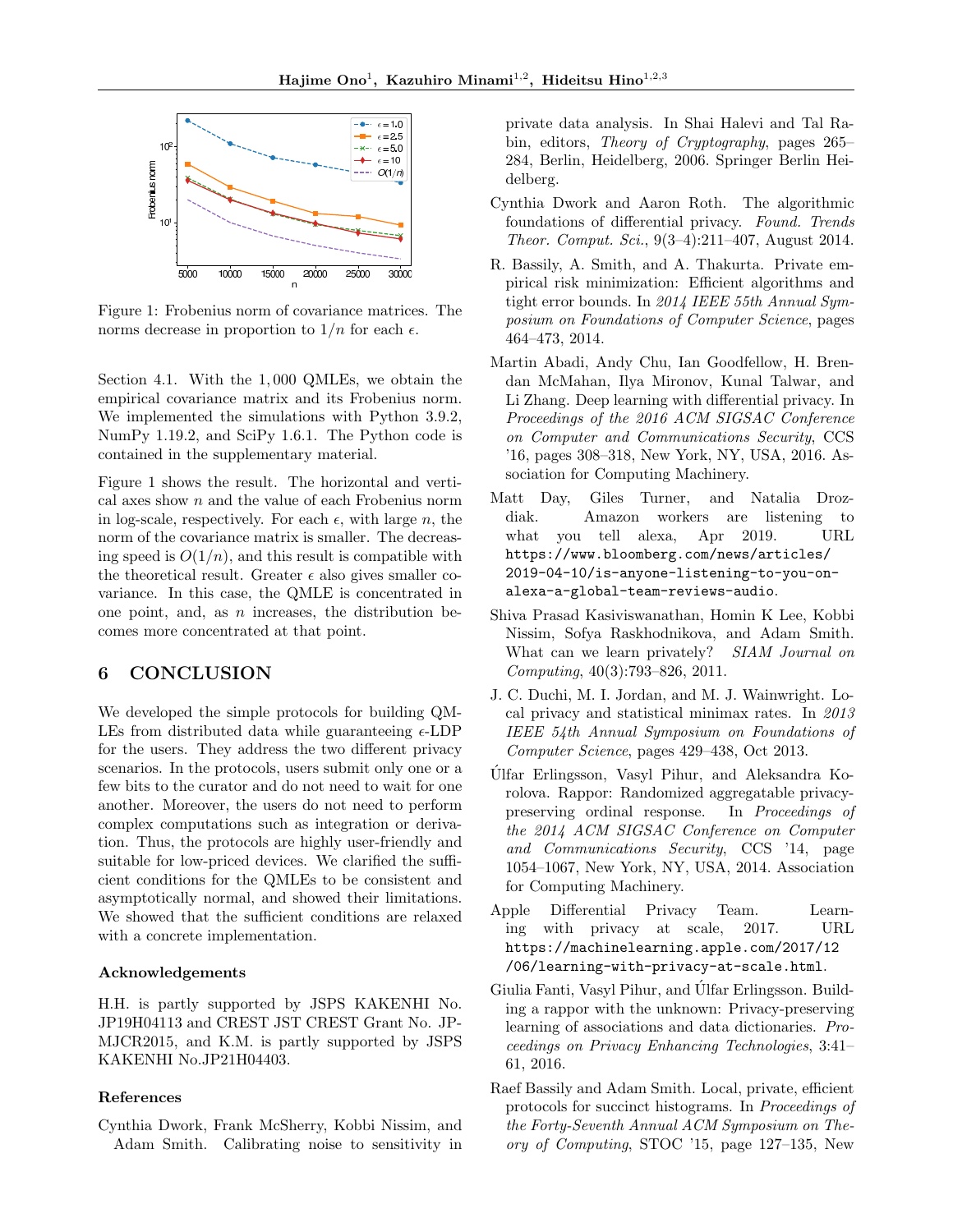York, NY, USA, 2015. Association for Computing Machinery.

- Zhan Qin, Yin Yang, Ting Yu, Issa Khalil, Xiaokui Xiao, and Kui Ren. Heavy hitter estimation over set-valued data with local differential privacy. In *Proceedings of the 2016 ACM SIGSAC Conference on Computer and Communications Security*, CCS '16, page 192–203, New York, NY, USA, 2016. Association for Computing Machinery.
- Peter Kairouz, Keith Bonawitz, and Daniel Ramage. Discrete distribution estimation under local privacy. In Maria Florina Balcan and Kilian Q. Weinberger, editors, *Proceedings of The 33rd International Conference on Machine Learning*, volume 48 of *Proceedings of Machine Learning Research*, pages 2436– 2444, New York, New York, USA, 20–22 Jun 2016. PMLR.
- Bolin Ding, Janardhan Kulkarni, and Sergey Yekhanin. Collecting telemetry data privately. In *NIPS*, pages 3574–3583, 2017.
- Bolin Ding, Harsha Nori, Paul Li, and Joshua Allen. Comparing population means under local differential privacy: With significance and power. In *AAAI*, pages 26–33, 2018.
- Marco Gaboardi and Ryan Rogers. Local private hypothesis testing: Chi-square tests. In Jennifer Dy and Andreas Krause, editors, *Proceedings of the 35th International Conference on Machine Learning*, volume 80 of *Proceedings of Machine Learning Research*, pages 1626–1635. PMLR, 10–15 Jul 2018.
- Di Wang and Jinhui Xu. On sparse linear regression in the local differential privacy model. In Kamalika Chaudhuri and Ruslan Salakhutdinov, editors, *Proceedings of the 36th International Conference on Machine Learning*, volume 97 of *Proceedings of Machine Learning Research*, pages 6628–6637. PMLR, 09–15 Jun 2019.
- A. W. van der Vaart. *Asymptotic Statistics*. Cambridge University Press, 2000.
- Abhishek Bhowmick, John Duchi, Julien Freudiger, Gaurav Kapoor, and Ryan Rogers. Protection against reconstruction and its applications in private federated learning. *arXiv preprint arXiv:1812.00984*, 2018.
- A. Smith, A. Thakurta, and J. Upadhyay. Is interaction necessary for distributed private learning? In *2017 IEEE Symposium on Security and Privacy (SP)*, pages 58–77, 2017.
- Andrew McGregor, Ilya Mironov, Toniann Pitassi, Omer Reingold, Kunal Talwar, and Salil Vadhan. The limits of two-party differential privacy. In

*2010 IEEE 51st Annual Symposium on Foundations of Computer Science*, pages 81–90, 2010. doi: 10.1109/FOCS.2010.14.

- Frank Seide, Hao Fu, Jasha Droppo, Gang Li, and Dong Yu. 1-bit stochastic gradient descent and its application to data-parallel distributed training of speech dnns. In *Fifteenth Annual Conference of the International Speech Communication Association*, 2014.
- Di Wang, Marco Gaboardi, and Jinhui Xu. Empirical risk minimization in non-interactive local differential privacy revisited. In *Proceedings of the 32nd International Conference on Neural Information Processing Systems*, NIPS'18, page 973–982, Red Hook, NY, USA, 2018. Curran Associates Inc.
- Cristina Davino, Marilena Furno, and Domenico Vistocco. *Quantile regression: theory and applications*. Wiley series in probability and statistics. Wiley, Hoboken, NJ, 2013.
- Kai Zheng, Wenlong Mou, and Liwei Wang. Collect at once, use effectively: Making non-interactive locally private learning possible. In Doina Precup and Yee Whye Teh, editors, *Proceedings of the 34th International Conference on Machine Learning*, volume 70 of *Proceedings of Machine Learning Research*, pages 4130–4139. PMLR, 06–11 Aug 2017.
- Di Wang, Adam Smith, and Jinhui Xu. Noninteractive locally private learning of linear models via polynomial approximations. In Aurélien Garivier and Satyen Kale, editors, *Proceedings of the 30th International Conference on Algorithmic Learning Theory*, volume 98 of *Proceedings of Machine Learning Research*, pages 898–903. PMLR, 22–24 Mar 2019a.
- Di Wang, Huangyu Zhang, Marco Gaboardi, and Jinhui Xu. Estimating smooth GLM in non-interactive local differential privacy model with public unlabeled data. In Vitaly Feldman, Katrina Ligett, and Sivan Sabato, editors, *Proceedings of the 32nd International Conference on Algorithmic Learning Theory*, volume 132 of *Proceedings of Machine Learning Research*, pages 1207–1213. PMLR, 16–19 Mar 2021.
- Adam Smith. Privacy-preserving statistical estimation with optimal convergence rates. In *Proceedings of the Forty-Third Annual ACM Symposium on Theory of Computing*, STOC '11, page 813–822, New York, NY, USA, 2011. Association for Computing Machinery.
- Kamalika Chaudhuri and Daniel Hsu. Convergence rates for differentially private statistical estimation. In *Proceedings of the 29th International Coference on International Conference on Machine Learning*, ICML'12, page 1715–1722, Madison, WI, USA, 2012. Omnipress.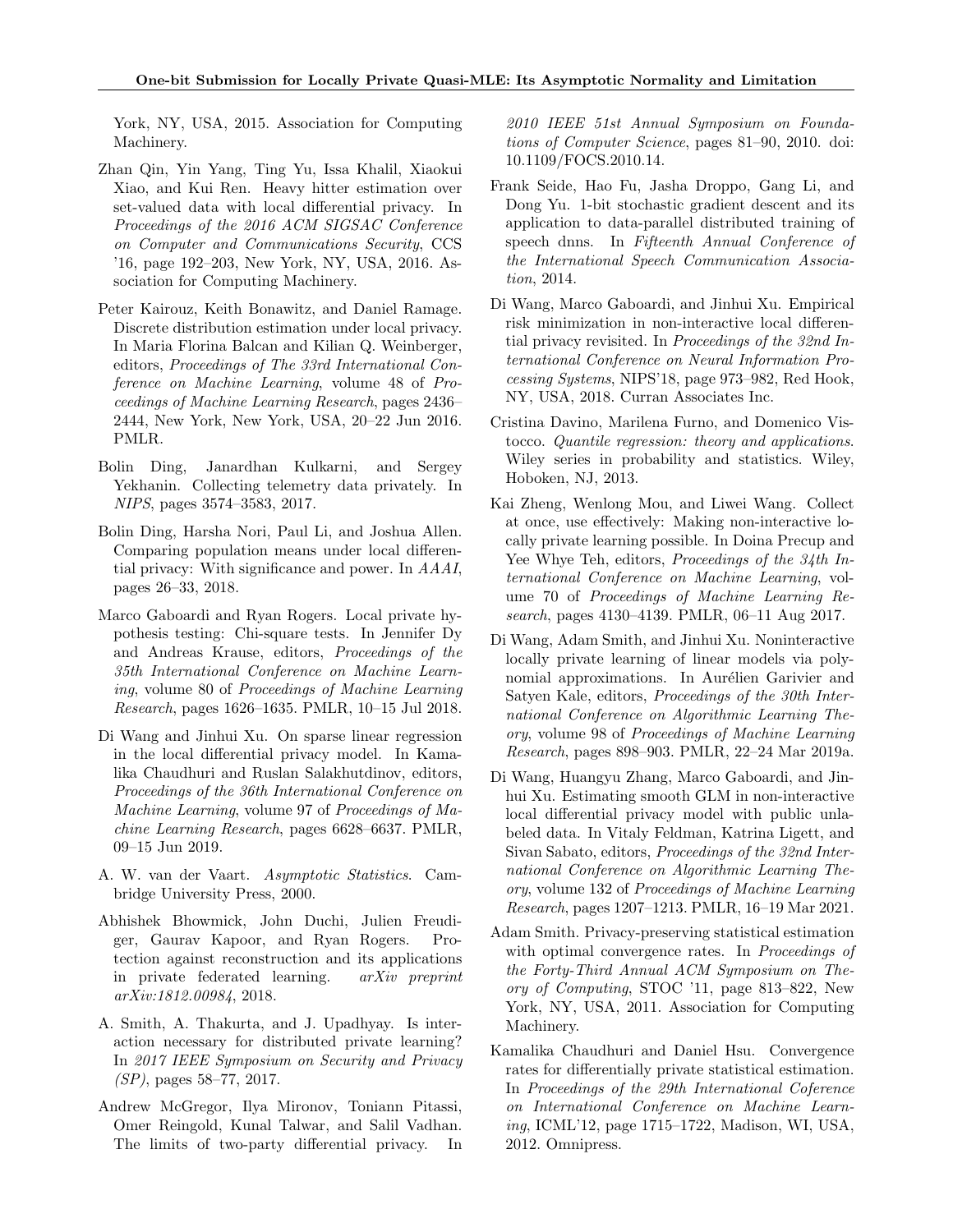- Marco Avella-Medina. Privacy-preserving parametric inference: A case for robust statistics. *Journal of the American Statistical Association*, 0(0):1–15, 2020.
- B. T. Polyak and A. B. Juditsky. Acceleration of stochastic approximation by averaging. *SIAM Journal on Control and Optimization*, 30(4):838–855, 1992.
- Halbert White. Maximum likelihood estimation of misspecified models. *Econometrica*, 50(1):1–25, 1982.
- Frank D. McSherry. Privacy integrated queries: An extensible platform for privacy-preserving data analysis. In *Proceedings of the 2009 ACM SIGMOD International Conference on Management of Data*, SIG-MOD '09, page 19–30, New York, NY, USA, 2009. Association for Computing Machinery.
- Ning Wang, Xiaokui Xiao, Yin Yang, Jun Zhao, Siu Cheung Hui, Hyejin Shin, Junbum Shin, and Ge Yu. Collecting and analyzing multidimensional data with local differential privacy. In 2019 IEEE *35th International Conference on Data Engineering (ICDE)*, pages 638–649, 2019b.
- L. P. Barnes, W. N. Chen, and A. Özgür. Fisher information under local differential privacy. *IEEE Journal on Selected Areas in Information Theory*, 1(3): 645–659, 2020.
- Heysem Kaya, Pinar Tüfekci, and Erding Uzun. Predicting co and nox emissions from gas turbines: novel data and a benchmark pems. *Turkish Journal of Electrical Engineering & Computer Sciences*, 27 (6):4783–4796, 2019.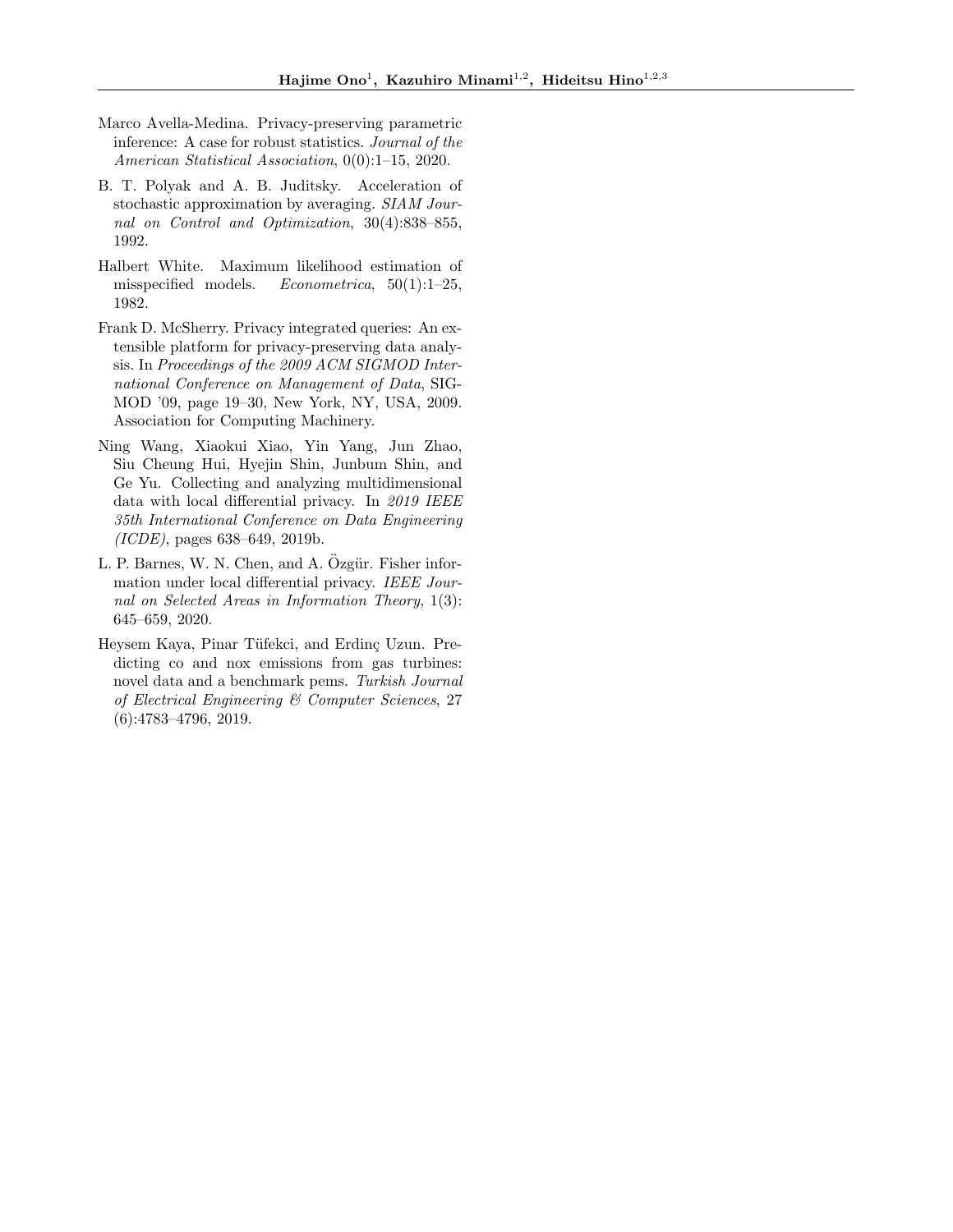# Supplementary Material: One-bit Submission for Locally Private Quasi-MLE: Its Asymptotic Normality and Limitation

# A SUMMARY OF NOTATION

### A.1 Defined in Section 2

 $Q_{\text{bf}}$  is the bit flip, and  $C_{\epsilon} = \frac{e^{\epsilon}+1}{e^{\epsilon}-1}$  is a value used to define the bit flip. With  $0 < \alpha < 1$ , check loss for  $\alpha$ -quantile is defined as

$$
\rho_{\alpha}(\tau) = \begin{cases} (\alpha - 1)\tau & \text{if } \tau \leq 0, \\ \alpha \tau & \text{if } \tau > 0. \end{cases}
$$

### A.2 Defined in Section 3.1

*Y* and **X** are objective and explanatory variables.  $F_X$  is the distribution of **X**, and  $F(\cdot|\mathbf{X}=\mathbf{x})$  is the distribution of *Y* conditioned by  $X = x$ . *X* and *Y* are the domains of X and Y. For each  $i = 1, \dots, n$ ,  $(X_i, Y_i)$  is an independent copy of  $(X, Y)$ , which is possessed by the *i*th user.  $Y_i$  is truncated version of  $Y_i$ , and  $t(\cdot)$  is the truncating function mapping *Y* into  $[c_1, c_u]$ , where  $c_1$  and  $c_u$  are real values such that  $c_1 < c_u$ .  $Z_i$  is the perturbed version of *Yi*, and its distribution is

$$
p(Z_i = z | \mathbf{X}_i = \mathbf{x}) = \int Q_{\text{bf}}(z | t(y)) dF(y | \mathbf{x}).
$$

 ${F_{\beta}(\cdot|\mathbf{x}): \beta \in \mathcal{B}, \mathbf{x} \in \mathcal{X}}$  is the model family and *B* is the parameter set. For each  $\beta \in \mathcal{B}, p_{\beta}(z|\mathbf{x})$  is the density function which is obtained by replacing F by  $F_\beta$  in (7). In this Section 3.1, we write P and  $P_\beta$  to designate joint distributions  $P(\mathbf{x}, z)$  and  $P_\beta(\mathbf{x}, z)$  rather than conditional distributions  $P(z|\mathbf{x})$  and  $P_\beta(z|\mathbf{x})$ .

 $\Lambda_{\epsilon}(\beta, \mathbf{x}) = p_{\beta}(z=1|\mathbf{x})$ . Its first and second derivatives along  $\beta$  are denoted by  $\Lambda_{\epsilon}'(\beta, \mathbf{x})$  and  $\Lambda_{\epsilon}''(\beta, \mathbf{x})$ .

#### A.3 Defined in Section 3.2

*F***x** is the model of **X**. *Q* consists of  $Q_{Z(Y)}$  and  $Q_{Z(X)}$  perturbing  $Y_i$  and  $\mathbf{X}_i$ , respectively.  $\hat{p}(\mathbf{z}^{(\mathbf{X})})$  is the model of  $\mathbf{z}^{(\mathbf{X})}$  written as

$$
\hat{p}_X(\mathbf{z}^{(\mathbf{X})}) = \int Q_{\mathbf{Z}^{(\mathbf{X})}}(\mathbf{z}^{(\mathbf{X})}|\mathbf{x}) d\hat{F}(\mathbf{x}).
$$

 $\Phi(\beta, \mathbf{z}^{(\mathbf{X})})$  is the probability that  $Z^{(Y)}|\mathbf{X} = \mathbf{x}$  is 1 when model  $F_{\beta}$  is correct:

$$
\Phi(\boldsymbol{\beta},\mathbf{z}^{(\mathbf{X})})=\frac{\hat{F}_{\mathbf{X}}(\Lambda_{\epsilon/(d+1)}(\boldsymbol{\beta},\mathbf{X})Q_{\mathbf{Z}^{(\mathbf{X})}}(\mathbf{Z}^{(\mathbf{X})}|\mathbf{X})}{\hat{p}^{(\mathbf{X})}_{\mathbf{Z}}(\mathbf{z}^{(\mathbf{X})})}.
$$

Its first and second derivatives along  $\beta$  are denoted by  $\Phi'(\beta, \mathbf{z}^{(\mathbf{X})})$  and  $\Phi''(\beta, \mathbf{z}^{(\mathbf{X})})$ .

# B PSEUDO-CODE

Algorithm 1 and Algorithm 2 are the pseudo-codes of the protocols described in Section 3.1 and Section 3.2, respectively. In the for loops, the processing of each user does not need to be synchronized.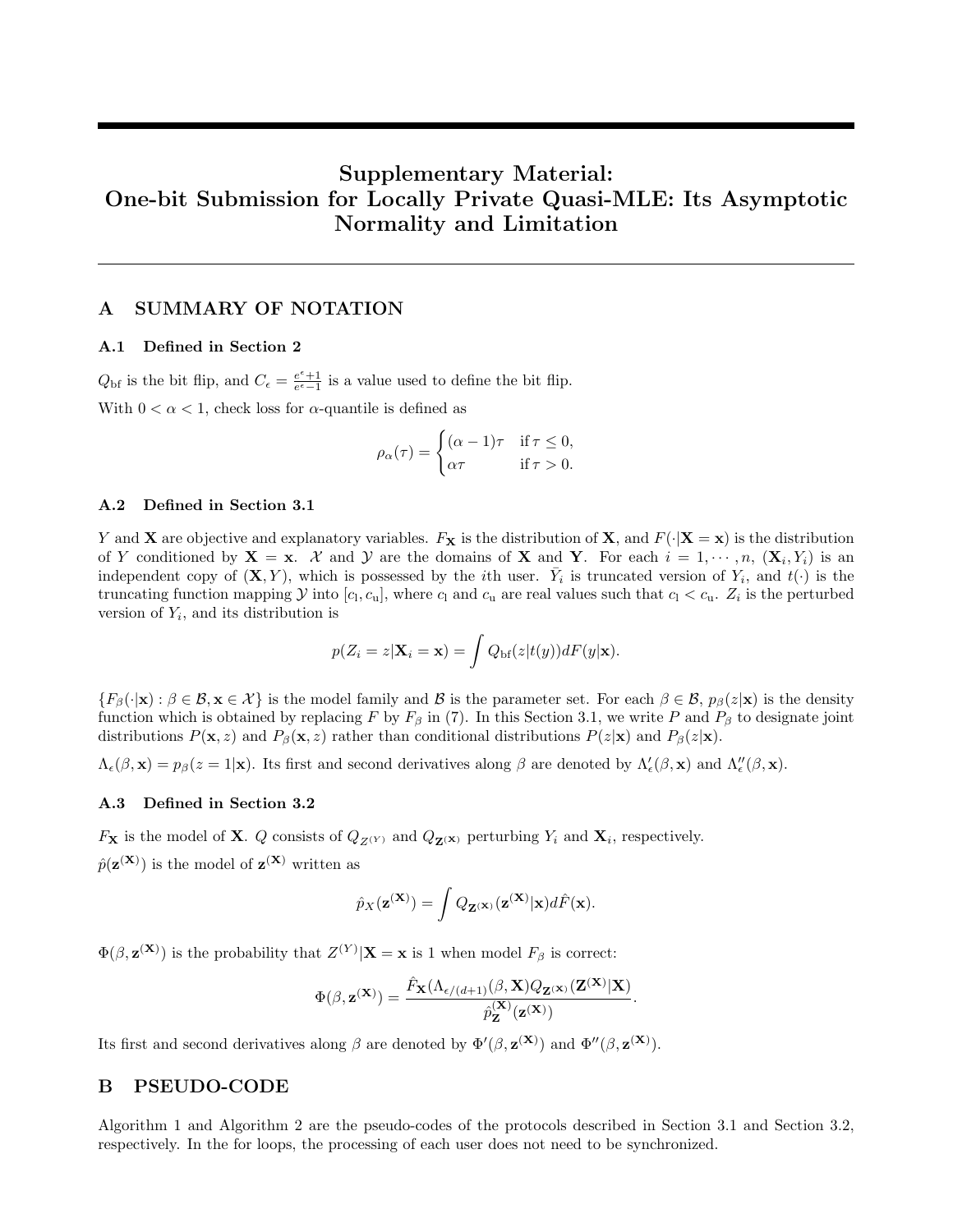Algorithm 1: Protocol with Public X

**Input:** Unknown distribution *F*, privacy parameter  $\epsilon$  and  $\beta$ Curator set *FX*; for  $i = 1$  *to*  $n$  do Curator generates  $\mathbf{x}_i \sim F_X$ ; Send  $\mathbf{x}_i$  to user *i*; User *i* generates  $y_i \sim F(\cdot|\mathbf{x}_i);$ User *i* computes  $\bar{y}_i$  as (6); User *i* generates  $z_i \sim Q_{\text{bf}}(\cdot | \bar{y}_i);$ Send *z<sup>i</sup>* to curator; end Let  $D_n = \{(\mathbf{x}_i, z_i)\}_{i=1}^n$ ; Curator computes  $\ell(\beta; D);$ Computes  $\hat{\beta}_n = \arg \max$  $\beta \in \mathcal{B}$  $\ell(\beta; D);$ Output:  $\hat{\beta}_n$ 

# C MATHEMATICAL NOTES

### C.1 for Section 3.1

## C.1.1 Proof of Lemma 1

By the definition of  $\Lambda_{\epsilon}(\beta, \mathbf{x})$ , it is written as

$$
\Lambda_{\epsilon}(\beta, \mathbf{x}) = p_{\beta}(Z = 1 | \mathbf{X} = \mathbf{x}) = \int Q_{\mathrm{bf}}(1 | t(y)) dF_{\beta}(y | \mathbf{x}).
$$

From the definition of *Q*bf, we have

$$
\frac{1}{e^{\epsilon} + 1} \le Q_{\text{bf}}(1|t(y)) \le \frac{e^{\epsilon}}{e^{\epsilon} + 1}
$$

for any  $y \in \mathcal{Y}$ . Thus, the following relation holds.

$$
\Lambda_{\epsilon}(\beta, \mathbf{x}) \leq \int \frac{e^{\epsilon}}{e^{\epsilon} + 1} dF_{\beta}(y|\mathbf{x}) = \frac{e^{\epsilon}}{e^{\epsilon} + 1}.
$$

The last equation is by the fact that  $F_\beta$  is a probability distribution. Similarly, we have

$$
\Lambda_{\epsilon}(\beta, \mathbf{x}) \ge \frac{1}{e^{\epsilon} + 1}.
$$

### C.2 for Section 3.2

For each  $z^{(X)} \in \{-1, +1\}^d$ , the curator considers the probability distribution of  $Z^{(X)}$  at  $z^{(X)}$  as

$$
\hat{p}_{\mathbf{Z}}^{(\mathbf{X})}(\mathbf{z}^{(\mathbf{X})}) = \int Q_{\mathbf{Z}^{(\mathbf{X})}}(\mathbf{z}^{(\mathbf{X})}|\mathbf{x}) d\hat{F}(\mathbf{x}).
$$

The joint density is

$$
p_{\beta}(\mathbf{z}^{(\mathbf{X})},z^{(Y)}) = \int Q_{\mathbf{Z}^{(\mathbf{X})}}(\mathbf{z}^{(\mathbf{X})}|\mathbf{x})Q_{Z^{(Y)}}(z^{(Y)}|t(y))dF_{\beta}(y|\mathbf{x})d\hat{F}_{X}(\mathbf{x}).
$$

The conditional distribution of  $Z^{(Y)}$  is written as

$$
p_{\boldsymbol{\beta}}(\mathbf{z}^{(Y)}|\mathbf{z}^{(\mathbf{X})}) = \frac{\hat{F}_X(p_{\boldsymbol{\beta}}(z^{(Y)}|\mathbf{X})Q_{\mathbf{Z}^{(\mathbf{X)}}}(\mathbf{z}^{(\mathbf{X})}|\mathbf{X}))}{\hat{p}_{\mathbf{Z}}^{(\mathbf{X})}(\mathbf{z}^{(\mathbf{X})})} = \Phi(\boldsymbol{\beta},\mathbf{z}^{(\mathbf{X})})^{z^{(Y)}}(1-\Phi(\boldsymbol{\beta},\mathbf{z}^{(\mathbf{X})}))^{1-z^{(Y)}}.
$$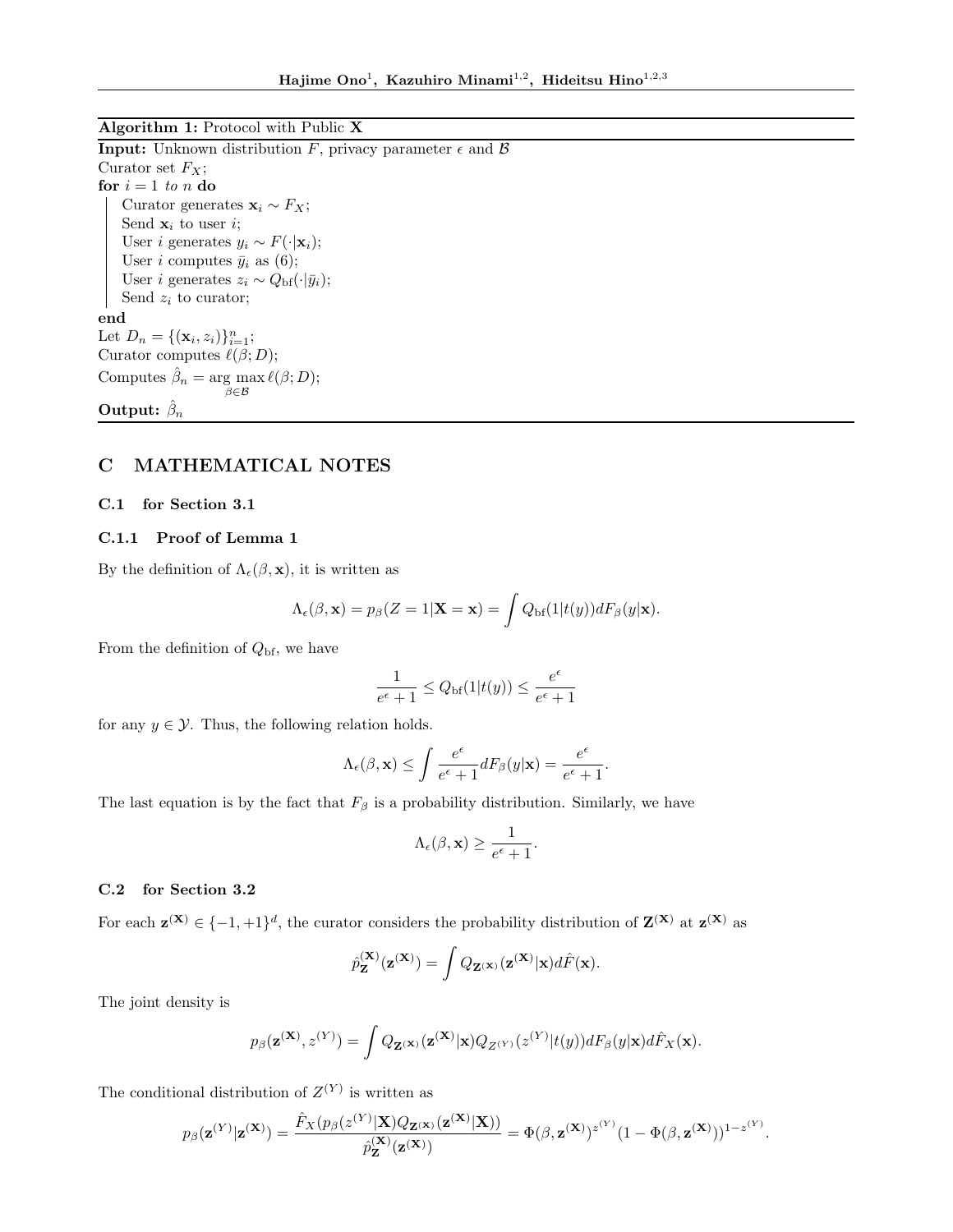Algorithm 2: Protocol with Private X **Input:** Unknown distribution  $F, F_X$ , privacy parameter  $\epsilon$  and  $\beta$ Curator set  $F_X$ ; for  $i = 1$  *to*  $n$  do User *i* generates  $\mathbf{x}_i \sim F_X$ ; User *i* generates  $y_i \sim F(\cdot|\mathbf{x}_i);$ User *i* computes  $\bar{y}_i$  as (6); User *i* generates  $z_i^{(Y)} \sim Q_{\text{bf}}(\cdot | \bar{y}_i);$ for  $j = 1$  *to d* do User *i* compute  $\bar{x}_{ij}$  as (6); Generate  $z_{ij}^{(\mathbf{X})} \sim Q_{\text{bf}}(\cdot | \bar{x}_{ij});$ end Let  $\mathbf{z}_i^{(\mathbf{X})} = (z_{ij}^{(\mathbf{X})})_i;$ Send  $(\mathbf{z}_i^{(\mathbf{X})}, z_i^{(Y)})$  to curator; end Let  $D_n = \{ (\mathbf{z}_i^{(\mathbf{X})}, z_i^{(Y)}) \}_{i=1}^n;$ Curator computes  $\ell(\beta; D);$ Computes  $\hat{\beta}_n = \arg \max$  $\beta \in \mathcal{B}$  $\ell(\beta; D);$ Output:  $\hat{\beta}_n$ 

With  $\Phi$ , the joint density is written as

$$
p_{\beta}(\mathbf{z}^{(\mathbf{X})}, z^{(Y)}) = \Phi(\beta, \mathbf{z}^{(\mathbf{X})})^{z^{(Y)}} (1 - \Phi(\beta, \mathbf{z}^{(\mathbf{X})}))^{1 - z^{(Y)}} \hat{p}_{\mathbf{Z}}^{(\mathbf{X})}(\mathbf{z}^{(\mathbf{X})}).
$$

We analyze the sufficient conditions under which Assumptions 1 to 3 are satisfied while replacing *F* and  $F_{\theta}$ in Theorem 1 with *P* and  $P_{\beta}$ . We adopt Assumptions 7 to 9 and 16. From these assumptions, it is obvious that  $P(\mathbf{z}^{(\mathbf{X})}, z^{(Y)})$  and  $P_\beta(\mathbf{z}^{(\mathbf{X})}, z^{(Y)})$  are measurable, and that density functions  $p(\mathbf{z}^{(\mathbf{X})}, z^{(Y)})$  and  $p_\beta(\mathbf{z}^{(\mathbf{X})}, z^{(Y)})$ exist.

The condition corresponding to Assumption 3 consists of two parts. The first part is the existence of *P* log *p* integrable function  $h(\mathbf{z}^{(\mathbf{X})}, z^{(Y)})$  such that  $|\log p_{\beta}(\mathbf{z}^{(\mathbf{X})}, z^{(Y)})| \leq h(\mathbf{z}^{(\mathbf{X})}, z^{(Y)})$  for all  $\beta$ . *P* log *p* is expanded as follows:

$$
P \log p = P_{\mathbf{Z}}^{(\mathbf{X})}(P_{|\mathbf{Z}^{(\mathbf{X})}} \log p(\cdot|\mathbf{Z}^{(\mathbf{X})}) + \log p_{\mathbf{Z}}^{(\mathbf{X})}).
$$

To evaluate the bound condition, it is necessary to analyze  $p_{\mathbf{Z}(\mathbf{x})}$  and  $p(\cdot|\mathbf{Z}(\mathbf{x}))$ . **Lemma 3.** For any  $z^{(X)} \in \{-1, +1\}^d$ ,

$$
\left(\frac{1}{e^{\epsilon/(d+1)}+1}\right)^d\leq \hat{p}^{(\mathbf{X})}_{\mathbf{Z}}(\mathbf{z}^{(\mathbf{X})})\leq \left(\frac{e^{\epsilon/(d+1)}}{e^{\epsilon/(d+1)}+1}\right)^d.
$$

 $p_{\mathbf{Z}}^{(\mathbf{X})}(\mathbf{z}^{(\mathbf{X})})$  *has the same bounds.* 

**Lemma 4.** For any  $\beta \in \mathcal{B}$  and  $\mathbf{z}^{(\mathbf{X})} \in \{-1, +1\}^d$ ,

$$
\frac{1}{e^{\epsilon/(d+1)}+1} \leq \Phi(\beta, \mathbf{z}^{(\mathbf{X})}) \leq \frac{e^{\epsilon/(d+1)}}{e^{\epsilon/(d+1)}+1}.
$$

*With*  $0 < \epsilon < +\infty$  *and*  $1 \leq d < +\infty$ ,  $\Phi(\beta, \mathbf{z}^{(\mathbf{X})})$  *are always bounded away from* 0 *and* 1*. Also*,

$$
\frac{1}{e^{\epsilon/(d+1)}+1} \leq 1 - \Phi(\beta, \mathbf{z}^{(\mathbf{X})}) \leq \frac{e^{\epsilon/(d+1)}}{e^{\epsilon/(d+1)}+1}.
$$

By the above lemmas,  $\log p(\cdot|\mathbf{z}^{(\mathbf{X})})$  and  $\log p_{\mathbf{Z}}^{(\mathbf{X})}$  are always bounded away from  $\pm \infty$ , and  $\log p(\cdot|\mathbf{z}^{(\mathbf{X})})$  and  $\log p_{\mathbf{Z}}^{(\mathbf{X})}$ Z are always integrable with respect to *P*. The existence of integral function *h* is also obtained.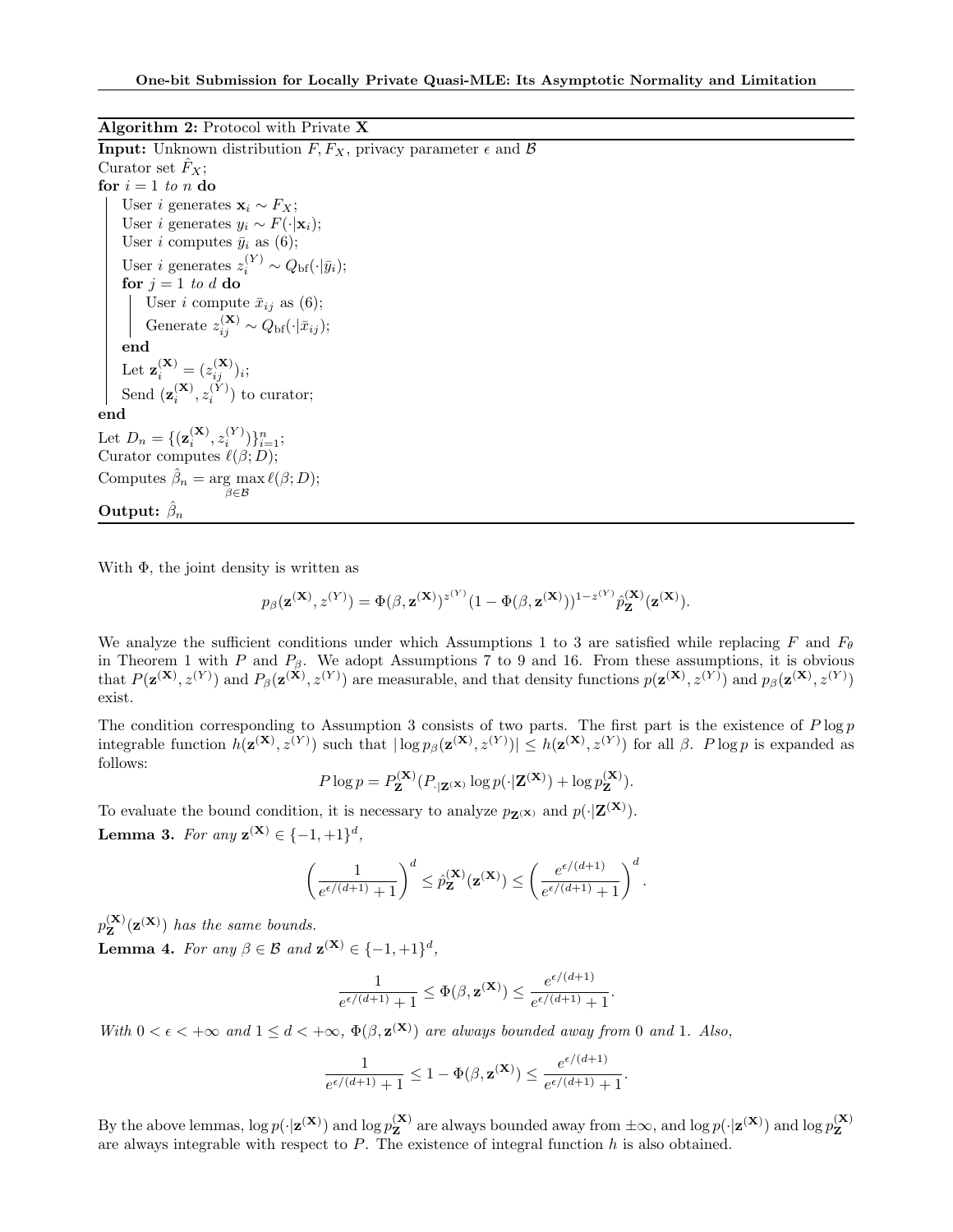The second part is the uniqueness of the log-likelihood function. To guarantee that this property holds, we again adopt Assumption 11. Then, we have Theorem 5.

We next analyze the conditions under which Assumptions 4 to 6 are satisfied. The condition corresponding to Assumption 4 is the continuous differentiability of  $\partial \log p_\beta/\partial \beta$ . The partial derivative is expanded as

$$
\frac{\partial}{\partial \beta} \log p_{\beta}(\mathbf{z}^{(\mathbf{X})}, z^{(Y)}) = z^{(Y)} \frac{\Phi'(\beta, \mathbf{z}^{(\mathbf{X})})}{\Phi(\beta, \mathbf{z}^{(\mathbf{X})})} - (1 - z^{(Y)}) \frac{\Phi'(\beta, \mathbf{z}^{(\mathbf{X})})}{1 - \Phi(\beta, \mathbf{z}^{(\mathbf{X})})} = \frac{\Phi'(\beta, \mathbf{z}^{(\mathbf{X})})(z^{(Y)} - \Phi(\beta, \mathbf{z}^{(\mathbf{X})}))}{\Phi(\beta, \mathbf{z}^{(\mathbf{X})})(1 - \Phi(\beta, \mathbf{z}^{(\mathbf{X})}))}
$$

where

$$
\Phi'(\beta, \mathbf{z}^{(\mathbf{X})}) \equiv \frac{\partial}{\partial \beta} \Phi(\beta, \mathbf{z}^{(\mathbf{X})}).
$$

By Lemma 4,  $\Phi(\beta, \mathbf{z}^{(\mathbf{X})})$  always takes values greater than 0 and less than 1. So, if Assumption 17 holds, Assumption 4 is satisfied.

The condition corresponding to Assumption 5 is that there exist integrable functions with respect to *P* that upper bound the absolute values of each component of  $\partial^2 \log p_{\beta}(\mathbf{z}^{(\mathbf{X})}, z^{(Y)})/\partial \beta^2$  and  $(\partial \log p_{\beta}(\mathbf{z}^{(\mathbf{X})}, z^{(Y)})/\partial \beta)(\partial \log p_{\beta}(\mathbf{z}^{(\mathbf{X})}, z^{(Y)})/\partial \beta)^{\top}$ . The second-order derivative is

$$
\frac{\partial^2}{\partial\beta^2}\log p_\beta(\mathbf{z}^{(\mathbf{X})},z^{(Y)})=(2z^{(Y)}-1)\frac{\Phi''(\beta,\mathbf{z}^{(\mathbf{X})})}{\Psi_\epsilon(\beta^\top x)^z(1-\Psi_\epsilon(\beta^\top x))^{1-z^{(Y)}}}-\frac{\Phi'(\beta,\mathbf{z}^{(\mathbf{X})}))(\Phi'(\beta,\mathbf{z}^{(\mathbf{X})}))^\top}{\Phi(\beta,\mathbf{z}^{(\mathbf{X})})^{2z^{(Y)}}(1-\Phi(\beta,\mathbf{z}^{(\mathbf{X})}))^{2(1-z^{(Y)})}}
$$

where we define  $\Phi''(\beta, \mathbf{z}^{(\mathbf{X})}) \equiv \frac{\partial^2}{\partial \beta^2} \Phi(\beta, \mathbf{z}^{(\mathbf{X})})$ .  $(\partial \log p_\beta(\mathbf{z}^{(\mathbf{X})}, z^{(Y)})/\partial \beta)(\partial \log p_\beta(\mathbf{z}^{(\mathbf{X})}, z^{(Y)})/\partial \beta)^{\top}$  is

$$
\left(\frac{\partial}{\partial \beta} \log p_{\beta}(\mathbf{z}^{(\mathbf{X})}, z^{(Y)})\right) \left(\frac{\partial}{\partial \beta} \log p_{\beta}(\mathbf{z}^{(\mathbf{X})}, z^{(Y)})\right)^{\top} = \left(\frac{z - \Phi(\beta, \mathbf{z}^{(\mathbf{X})})}{\Phi(\beta, \mathbf{z}^{(\mathbf{X})})(1 - \Phi(\beta, \mathbf{z}^{(\mathbf{X})}))}\right)^2 \Phi'(\beta, \mathbf{z}^{(\mathbf{X})}) \Phi'(\beta, \mathbf{z}^{(\mathbf{X})})^{\top}
$$

By Lemma 4, Assumption 18 is sufficient to make the requirement hold.

The requirement corresponding Assumption 6 consists of three parts. The first part is that  $\beta$  is interior of  $\beta$ . We assume this as Assumption 14. For enough large  $\beta$ , this assumption is not particularly strong. Letting

$$
A(\beta) = P \frac{\partial^2}{\partial \beta^2} \log p_\beta \quad \text{and} \quad B(\beta) = P \left( \frac{\partial}{\partial \beta} \log p_\beta \right) \left( \frac{\partial}{\partial \beta} \log p_\beta \right)^{\top},
$$

the second and third parts are the regularity of  $A(\beta^*)$  and  $B(\beta^*)$ . We have already assumed that  $A(\beta^*)$  is regular in Assumption 11. We consider the regularity of  $B(\beta^*)$  here.  $B(\beta)$  is

$$
B(\beta) = \mathbb{E}_{\mathbf{Z}^{(\mathbf{X})}} \left[ \left( \frac{p(1|\mathbf{Z}^{(\mathbf{X})})}{\Phi(\beta, \mathbf{Z}^{(\mathbf{X})})^2} + \frac{p(0|\mathbf{Z}^{(\mathbf{X})})}{(1 - \Phi(\beta, \mathbf{Z}^{(\mathbf{X})}))^2} \right) (\Phi'(\beta, \mathbf{Z}^{(\mathbf{X})}) (\Phi'(\beta, \mathbf{Z}^{(\mathbf{X})}))^\top \right]
$$

Since the scalar part is always finite and positive, Assumption 19 is a sufficient condition of the regularity of  $B(\beta^*).$ 

Summarizing the above discussions, we obtain Theorem 6.

#### C.2.1 Proof of Lemma 3

*Proof.* By definition, for any  $\mathbf{z}^{(\mathbf{X})} \in \{-1, +1\}^d$ , we have

$$
\hat{p}_X(\mathbf{z}(\mathbf{x})) = \int Q_{\mathbf{Z}(\mathbf{x})}(\mathbf{z}(\mathbf{x})|\mathbf{x})d\hat{F}(\mathbf{x}) \le \int \left(\frac{e^{\epsilon/(d+1)}}{e^{\epsilon/(d+1)}+1}\right)^d d\hat{F}(\mathbf{x}) = \left(\frac{e^{\epsilon/(d+1)}}{e^{\epsilon/(d+1)}+1}\right)^d.
$$

Similarly, we have

$$
\hat{p}_X(\mathbf{z}^{(\mathbf{X})}) \ge \left(\frac{1}{e^{\epsilon/(d+1)}+1}\right)^d.
$$

 $\Box$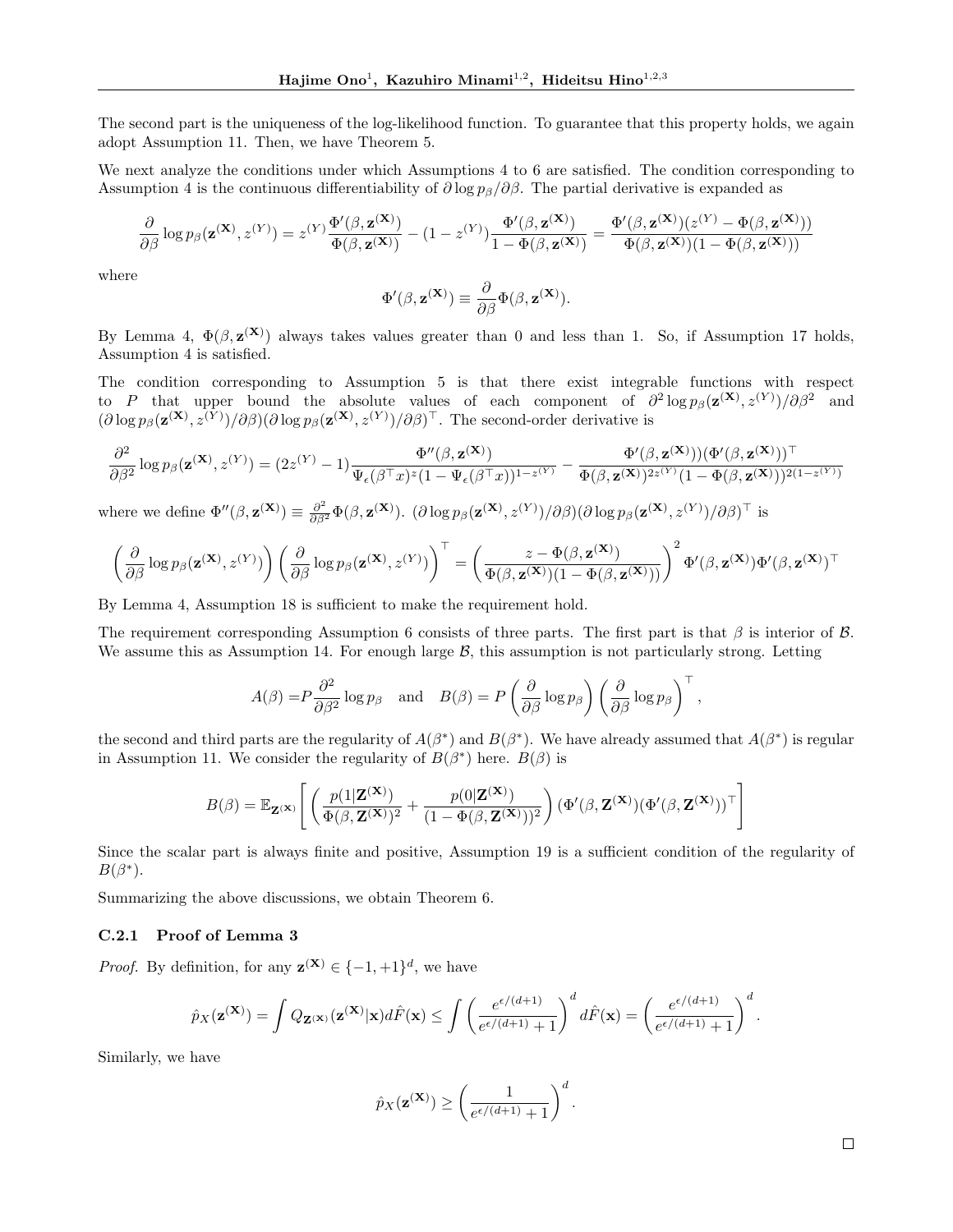#### C.2.2 Proof of Lemma 4

*Proof.* By Lemma 1 and  $(8)$ , we have

$$
\Phi(\beta, \mathbf{z}^{(\mathbf{X})}) = \frac{\hat{F}_X \Lambda(\beta, \mathbf{X}) Q_{\mathbf{Z}^{(\mathbf{X})}}(\mathbf{z}^{(\mathbf{X})}|\mathbf{X})}{p_{\mathbf{Z}}^{(\mathbf{X})}(\mathbf{z}^{(\mathbf{X})})} \leq \frac{\hat{F}_X \frac{e^{\epsilon/(d+1)}}{e^{\epsilon/(d+1)}+1} Q_{\mathbf{Z}^{(\mathbf{X})}}(\mathbf{z}^{(\mathbf{X})}|\mathbf{X})}{p_{\mathbf{Z}}^{(\mathbf{X})}(\mathbf{z}^{(\mathbf{X})})} = \frac{e^{\epsilon/(d+1)}}{e^{\epsilon/(d+1)}+1}.
$$

Similarly, we have

$$
\Phi(\beta, \mathbf{z}^{(\mathbf{X})}) \geq \frac{1}{e^{\epsilon/(d+1)}+1}.
$$

Replacing  $\hat{F}_X$  by  $F_X$ , we obtain the arguments with regard to  $p(z^{(Y)}|\mathbf{z}^{(\mathbf{X})})$ .

### C.3 for Section 4

In this section, we derive  $\Psi_{\epsilon}(\theta)$  used in Section 4. As a consequence of the analysis, we obtain Lemma 2. We analyze the function in different three cases. The first case is the case where  $c_1 < \theta < c_u$ . For the sake of simplicity of notation, we let  $G = \exp(-\frac{\alpha-1}{\sigma}(c_1 - \theta))$  and  $H = \exp(-\frac{\alpha}{\sigma}(c_1 - \theta))$ . These values appear many times throughout the remainder of this section. First, we extend the probability  $F_{\theta}(Y_i \leq c_1)$ .

$$
F_{\theta}(Y_{i} \leq c_{l}) = \int_{-\infty}^{c_{l}} \frac{\alpha(1-\alpha)}{\sigma} \exp\left(-\rho\left(\frac{y_{i}-\theta}{\sigma}\right)\right) dy_{i}
$$
  

$$
= \int_{-\infty}^{c_{l}} \frac{\alpha(1-\alpha)}{\sigma} \exp\left(-\frac{\alpha-1}{\sigma}(y_{i}-\theta)\right) dy_{i}
$$
  

$$
= \left[\frac{\alpha(1-\alpha)}{\sigma}\left(-\frac{\sigma}{\alpha-1}\right) \exp\left(-\frac{\alpha-1}{\sigma}(y_{i}-\theta)\right)\right]_{-\infty}^{c_{l}}
$$
  

$$
= \alpha \exp\left(-\frac{\alpha-1}{\sigma}(c_{l}-\theta)\right) - \alpha \times 0
$$
  

$$
= \alpha \exp\left(-\frac{\alpha-1}{\sigma}(c_{l}-\theta)\right) = \alpha G.
$$

Similarly, the probability  $F_{\theta}(Y_i \ge c_u)$  is expanded as:

$$
F_{\theta}(Y_i \ge c_{\mathbf{u}}) = \int_{c_{\mathbf{u}}}^{+\infty} \frac{\alpha(1-\alpha)}{\sigma} \exp\left(-\rho \left(\frac{y_i - \theta}{\sigma}\right)\right) dy_i
$$
  

$$
= \int_{c_{\mathbf{u}}}^{+\infty} \frac{\alpha(1-\alpha)}{\sigma} \exp\left(-\frac{\alpha}{\sigma}(y_i - \theta)\right) dy_i
$$
  

$$
= \left[\frac{\alpha(1-\alpha)}{\sigma} \left(-\frac{\alpha}{\sigma}\right) \exp\left(-\frac{\alpha}{\sigma}(y_i - \theta)\right)\right]_{c_{\mathbf{u}}}^{+\infty}
$$
  

$$
= -(1-\alpha) \times 0 + (1-\alpha) \exp\left(-\frac{\alpha}{\sigma}(c_{\mathbf{u}} - \theta)\right)
$$
  

$$
= (1-\alpha) \exp\left(-\frac{\alpha}{\sigma}(c_{\mathbf{u}} - \theta)\right) = (1-\alpha)H.
$$

The probability  $P_{\theta}(Z_i = 1)$  is written as follows:

$$
P_{\theta}(Z_i = 1) = \alpha G \left(\frac{1}{2} - \frac{1}{2C_{\epsilon}}\right)
$$
  
+ 
$$
\frac{\alpha (1 - \alpha)}{\sigma} \int_{c_1}^{\theta} \left(\frac{1}{2} + \frac{y_i - \frac{c_u + c_1}{2}}{C_{\epsilon}(c_u - c_1)}\right) \exp\left(-(\alpha - 1)\frac{y_i - \theta}{\sigma}\right) dy_i
$$
  
+ 
$$
\frac{\alpha (1 - \alpha)}{\sigma} \int_{\theta}^{c_u} \left(\frac{1}{2} + \frac{y_i - \frac{c_u + c_1}{2}}{C_{\epsilon}(c_u - c_1)}\right) \exp\left(-\alpha \frac{y_i - \theta}{\sigma}\right) dy_i
$$
  
+ 
$$
(1 - \alpha)H \left(\frac{1}{2} + \frac{1}{2C_{\epsilon}}\right)
$$

 $\Box$ 

(9)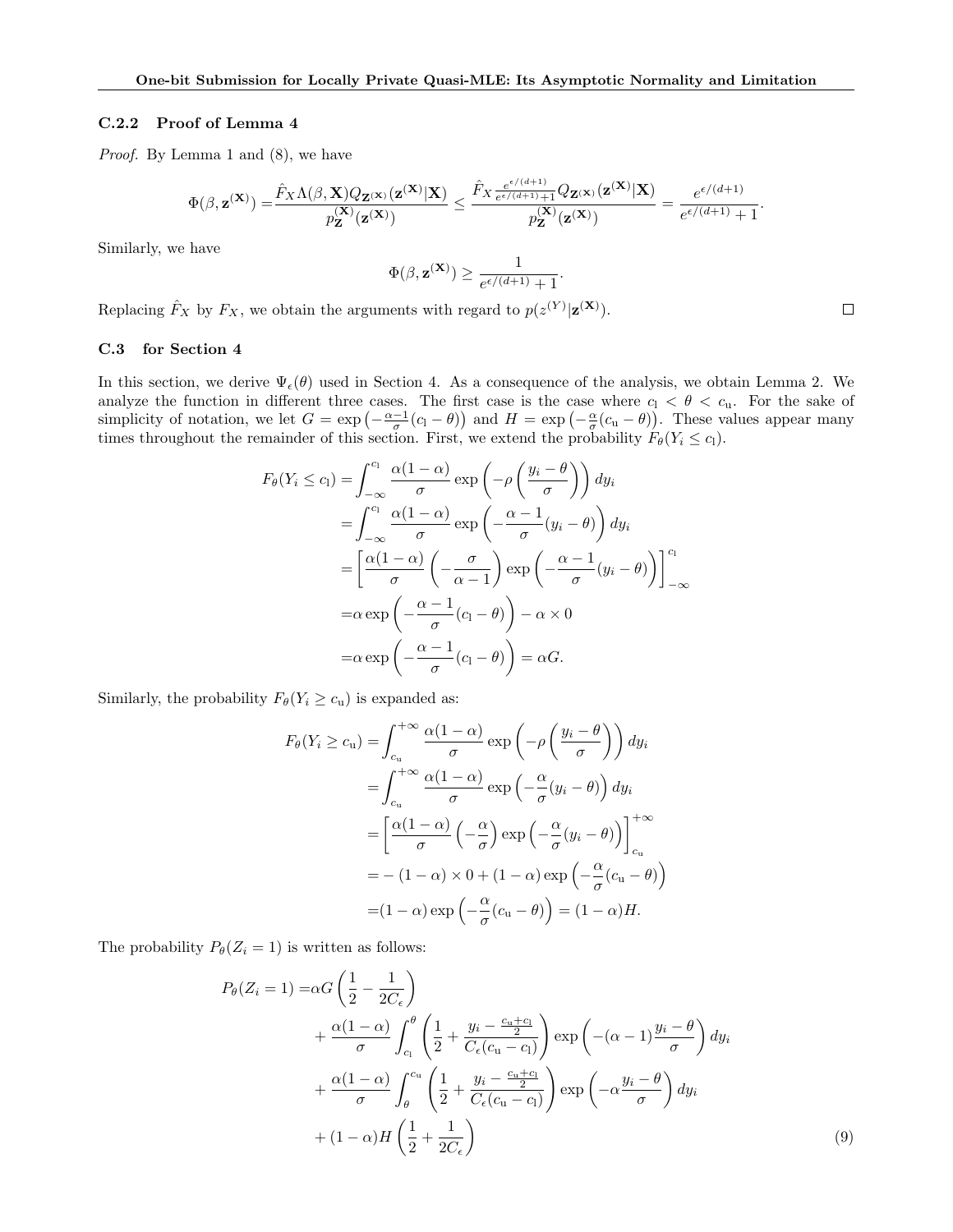Now, we extend each term.

$$
\frac{\alpha(1-\alpha)}{\sigma} \int_{c_1}^{\theta} \left( \frac{1}{2} + \frac{y_i - \frac{c_0 + c_1}{2}}{C_{\epsilon}(c_0 - c_1)} \right) \exp\left( -(\alpha - 1) \frac{y_i - \theta}{\sigma} \right) dy_i
$$
\n
$$
= \frac{\alpha(1-\alpha)}{\sigma} \left( \frac{1}{2} - \frac{c_0 + c_1}{2C_{\epsilon}(c_0 - c_1)} + \frac{\theta}{C_{\epsilon}(c_0 - c_1)} \right) \int_{c_1}^{\theta} \exp\left( -(\alpha - 1) \frac{y_i - \theta}{\sigma} \right) dy_i
$$
\n
$$
+ \frac{\alpha(1-\alpha)}{\sigma} \frac{1}{C_{\epsilon}(c_0 - c_1)} \int_{c_1}^{\theta} (y_i - \theta) \exp\left( -(\alpha - 1) \frac{y_i - \theta}{\sigma} \right) dy_i
$$
\n
$$
= \frac{\alpha(1-\alpha)}{\sigma} \left( \frac{1}{2} - \frac{c_0 + c_1}{2C_{\epsilon}(c_0 - c_1)} + \frac{\theta}{C_{\epsilon}(c_0 - c_1)} \right) \frac{\sigma}{1 - \alpha} (1 - G)
$$
\n
$$
+ \frac{\alpha(1-\alpha)}{2\sigma} \frac{1}{C_{\epsilon}(c_0 - c_1)} \left( -\frac{\sigma^2}{(1-\alpha)^2} - \frac{\sigma}{1 - \alpha} (c_1 - \theta) G + \frac{\sigma^2}{(1-\alpha)^2} G \right)
$$
\n
$$
= \alpha \left( \frac{1}{2} - \frac{c_0 + c_1}{2C_{\epsilon}(c_0 - c_1)} + \frac{\theta}{C_{\epsilon}(c_0 - c_1)} \right) (1 - G) + \frac{\alpha}{C_{\epsilon}(c_0 - c_1)} \left( -\frac{\sigma}{1 - \alpha} - (c_1 - \theta) G + \frac{\sigma}{1 - \alpha} G \right).
$$
\n(10)

Similarly,

$$
\frac{\alpha(1-\alpha)}{\sigma} \int_{\theta}^{c_u} \left( \frac{1}{2} + \frac{y_i - \frac{c_u + c_l}{2}}{C_{\epsilon}(c_u - c_l)} \right) \exp\left( -\alpha \frac{y_i - \theta}{\sigma} \right) dy_i
$$
\n
$$
= -(1-\alpha) \left( \frac{1}{2} - \frac{c_u + c_l}{2C_{\epsilon}(c_u - c_l)} + \frac{\theta}{C_{\epsilon}(c_u - c_l)} \right) (H - 1) + \frac{\alpha(1-\alpha)}{\sigma C_{\epsilon}(c_u - c_l)} \left( -\frac{\sigma}{\alpha}(c_u - \theta)H - \frac{\sigma^2}{\alpha^2}H + \frac{\sigma^2}{\alpha^2} \right)
$$
\n
$$
= -(1-\alpha) \left( \frac{1}{2} - \frac{c_u + c_l}{2C_{\epsilon}(c_u - c_l)} + \frac{\theta}{C_{\epsilon}(c_u - c_l)} \right) (H - 1)
$$
\n
$$
+ \frac{1-\alpha}{C_{\epsilon}(c_u - c_l)} \left( -(c_u - \theta)H - \frac{\sigma}{\alpha}H + \frac{\sigma}{\alpha} \right).
$$
\n(11)

Substituting  $(10)$  and  $(11)$  into  $(9)$ , we have

$$
\Psi_{\epsilon}(\theta) = P_{\theta}(Z_{i} = 1)
$$
\n
$$
= \frac{\theta}{C_{\epsilon}(c_{u} - c_{l})} + \frac{\alpha}{1 - \alpha} \frac{\sigma}{C_{\epsilon}(c_{u} - c_{l})} \exp\left(-\frac{\alpha - 1}{\sigma}(c_{l} - \theta)\right) - \frac{1 - \alpha}{\alpha} \frac{\sigma}{C_{\epsilon}(c_{u} - c_{l})} \exp\left(-\frac{\alpha}{\sigma}(c_{u} - \theta)\right)
$$
\n
$$
+ \frac{1}{2} + \left(-\frac{\alpha}{1 - \alpha} + \frac{1 - \alpha}{\alpha}\right) \frac{\sigma}{C_{\epsilon}(c_{u} - c_{l})} - \frac{c_{u} + c_{l}}{2C_{\epsilon}(c_{u} - c_{l})}.
$$

The first and second derivatives are

$$
\Psi'_{\epsilon}(\theta) = \frac{1}{C_{\epsilon}(c_{\mathbf{u}} - c_{\mathbf{l}})} - \frac{\alpha}{C_{\epsilon}(c_{\mathbf{u}} - c_{\mathbf{l}})} \exp\left(\frac{1 - \alpha}{\sigma}(c_{\mathbf{l}} - \theta)\right) - \frac{1 - \alpha}{C_{\epsilon}(c_{\mathbf{u}} - c_{\mathbf{l}})} \exp\left(-\frac{\alpha}{\sigma}(c_{\mathbf{u}} - \theta)\right),
$$
  

$$
\Psi''_{\epsilon}(\theta) = \frac{\alpha(1 - \alpha)}{\sigma C_{\epsilon}(c_{\mathbf{u}} - c_{\mathbf{l}})} \left(e^{\frac{1 - \alpha}{\sigma}(c_{\mathbf{l}} - \theta)} - e^{-\frac{\alpha}{\sigma}(c_{\mathbf{u}} - \theta)}\right).
$$

By  $c_1 < \theta < c_u$ ,  $\frac{1-\alpha}{\sigma}(c_1 - \beta^{\top} \mathbf{x})$  and  $-\frac{\alpha}{\sigma}(c_u - \beta^{\top} \mathbf{x})$  are always negative.

$$
|\Psi_{\epsilon}'(\theta)| < \frac{1}{C_{\epsilon}(c_{\mathbf{u}} - c_{\mathbf{l}})} \quad \text{and} \quad |\Psi_{\epsilon}''(\theta)| < \frac{\alpha(1 - \alpha)}{\sigma C_{\epsilon}(c_{\mathbf{u}} - c_{\mathbf{l}})}.
$$

The second case is the case where  $\theta \leq c_1$ .  $\Psi_{\epsilon}(\theta)$  is computed as

$$
\Psi_{\epsilon}(\theta) = \left( -(1 - \alpha) \exp \left( -\alpha \frac{c_1 - \theta}{\sigma} \right) + 1 \right) \left( \frac{1}{2} - \frac{1}{2C_{\epsilon}} \right) + \frac{\alpha (1 - \alpha)}{\sigma} \frac{1}{C_{\epsilon}(c_{\mathbf{u}} - c_{\mathbf{l}})} \left( \frac{\sigma}{\alpha} (c_{\mathbf{l}} - \theta) + \frac{\sigma^2}{\alpha^2} \right) \exp \left( -\frac{\alpha}{\sigma} (c_{\mathbf{l}} - \theta) \right)
$$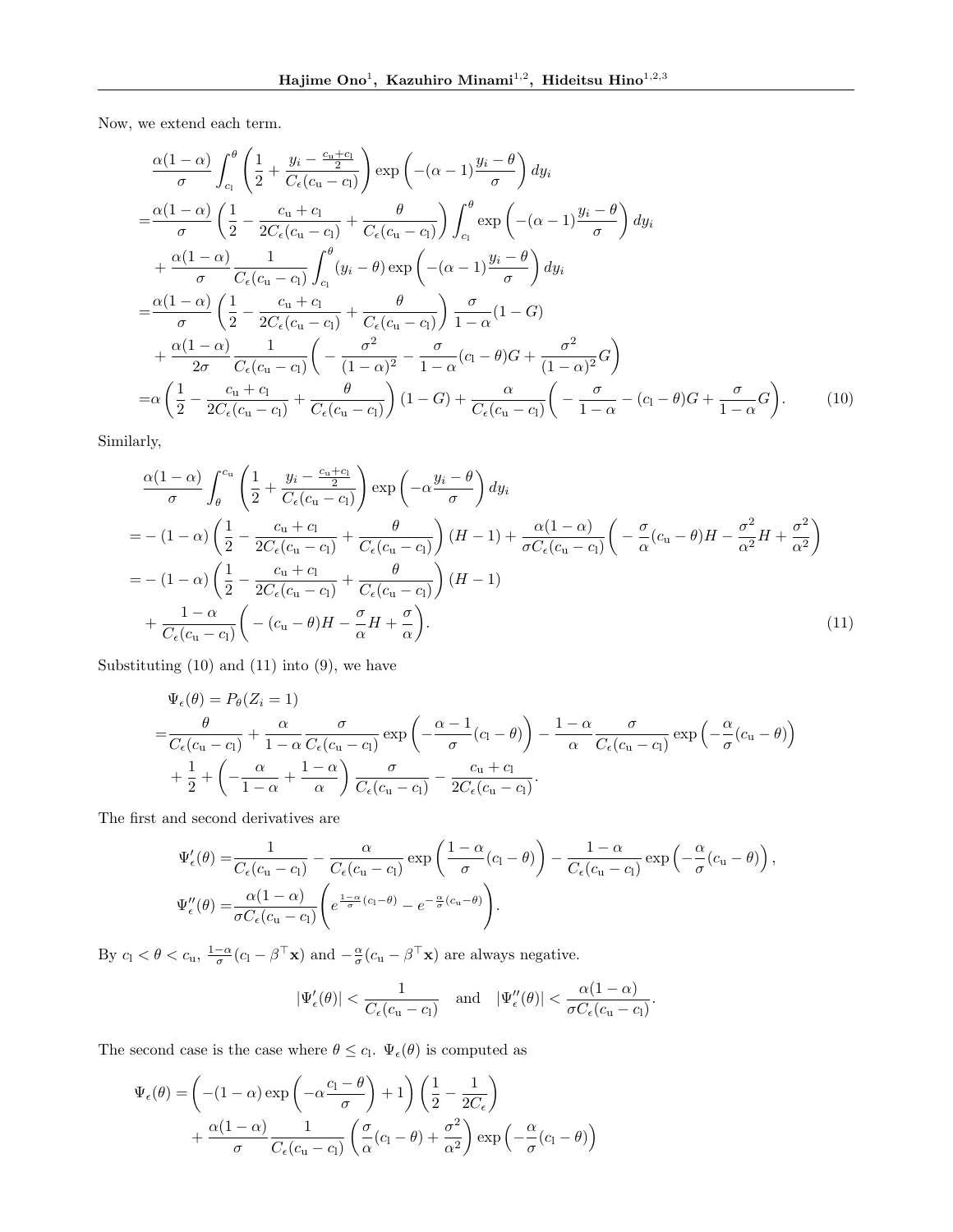$$
-\frac{\alpha(1-\alpha)}{\sigma}\frac{1}{C_{\epsilon}(c_{u}-c_{l})}\left(\frac{\sigma}{\alpha}(c_{u}-\theta)+\frac{\sigma^{2}}{\alpha^{2}}\right)\exp\left(-\frac{\alpha}{\sigma}(c_{u}-\theta)\right) +\frac{\alpha(1-\alpha)}{\sigma}\left(\frac{1}{2}+\frac{\theta}{C_{\epsilon}(c_{u}-c_{l})}-\frac{c_{u}+c_{l}}{2C_{\epsilon}(c_{u}-c_{l})}\right)\frac{\sigma}{\alpha}(\exp(-\frac{\alpha}{\sigma}(c_{l}-\theta))-\exp(-\frac{\alpha}{\sigma}(c_{u}-\theta))) +(1-\alpha)\exp\left(-\frac{\alpha}{\sigma}(c_{u}-\theta)\right)\left(\frac{1}{2}+\frac{1}{2C_{\epsilon}}\right) =\left(-(1-\alpha)\exp\left(-\alpha\frac{c_{l}-\theta}{\sigma}\right)+1\right)\left(\frac{1}{2}-\frac{1}{2C_{\epsilon}}\right) +\frac{\alpha(1-\alpha)}{\sigma}\frac{1}{C_{\epsilon}(c_{u}-c_{l})}\left(\frac{\sigma}{\alpha}c_{l}+\frac{\sigma^{2}}{\alpha^{2}}\right)\exp\left(-\frac{\alpha}{\sigma}(c_{l}-\theta)\right) -\frac{\alpha(1-\alpha)}{\sigma}\frac{1}{C_{\epsilon}(c_{u}-c_{l})}\left(\frac{\sigma}{\alpha}c_{u}+\frac{\sigma^{2}}{\alpha^{2}}\right)\exp\left(-\frac{\alpha}{\sigma}(c_{u}-\theta)\right) +\frac{\alpha(1-\alpha)}{\sigma}\left(\frac{1}{2}-\frac{c_{u}+c_{l}}{2C_{\epsilon}(c_{u}-c_{l})}\right)\frac{\sigma}{\alpha}(\exp(-\frac{\alpha}{\sigma}(c_{l}-\theta))-\exp(-\frac{\alpha}{\sigma}(c_{u}-\theta))) +(1-\alpha)\exp\left(-\frac{\alpha}{\sigma}(c_{u}-\theta)\right)\left(\frac{1}{2}+\frac{1}{2C_{\epsilon}}\right) =\frac{1}{2}-\frac{1}{2C_{\epsilon}}+\frac{(1-\alpha)\sigma}{\alpha}\frac{1}{C_{\epsilon}(c_{u}-c_{l})}\exp\left(-\frac{\alpha}{\sigma}(c_{l}-\theta)\right)-\frac{(1-\alpha)\sigma}{\alpha}\frac{1}{C_{\epsilon}(c_{u}-c_{l})}\exp\left(-\frac{\alpha}{\sigma}(c_{u}-\theta)\right).
$$

Its first and second derivatives are

$$
\Psi'_{\epsilon}(\theta) = \frac{1-\alpha}{C_{\epsilon}(c_{\mathbf{u}}-c_{\mathbf{l}})} \left( \exp\left(-\frac{\alpha}{\sigma}(c_{\mathbf{l}}-\theta)\right) - \exp\left(-\frac{\alpha}{\sigma}(c_{\mathbf{u}}-\theta)\right) \right),
$$
  

$$
\Psi''_{\epsilon}(\theta) = \frac{\alpha(1-\alpha)}{\sigma C_{\epsilon}(c_{\mathbf{u}}-c_{\mathbf{l}})} \left( \exp\left(-\frac{\alpha}{\sigma}(c_{\mathbf{l}}-\theta)\right) - \exp\left(-\frac{\alpha}{\sigma}(c_{\mathbf{u}}-\theta)\right) \right)
$$

Since  $\theta \leq c_1$  and  $c_u > c_1$ ,  $\Psi_{\epsilon}'(\theta)$  is positive, and  $\Psi_{\epsilon}''(\theta)$  is positive. Moreover, we have

$$
|\Psi_{\epsilon}'(\theta)| < \frac{1-\alpha}{C_{\epsilon}(c_{\mathbf{u}}-c_{\mathbf{l}})} \quad \text{and} \quad |\Psi_{\epsilon}''(\theta)| < \frac{\alpha(1-\alpha)}{\sigma C_{\epsilon}(c_{\mathbf{u}}-c_{\mathbf{l}})}.
$$

The last case is the case where  $\theta \geq c_{\text{u}}$ .

$$
\Psi_{\epsilon}(\theta) = \alpha \exp\left(\frac{1-\alpha}{\sigma}(c_{1}-\theta)\right) \left(\frac{1}{2}-\frac{1}{2C_{\epsilon}}\right) \n- \frac{\alpha(1-\alpha)}{\sigma} \frac{1}{C_{\epsilon}(c_{u}-c_{1})} \left(\frac{\sigma}{1-\alpha}(c_{1}-\theta)-\frac{\sigma^{2}}{(1-\alpha)^{2}}\right) \exp\left(\frac{1-\alpha}{\sigma}(c_{1}-\theta)\right) \n+ \frac{\alpha(1-\alpha)}{\sigma} \frac{1}{C_{\epsilon}(c_{u}-c_{1})} \left(\frac{\sigma}{1-\alpha}(c_{u}-\theta)-\frac{\sigma^{2}}{(1-\alpha)^{2}}\right) \exp\left(-\frac{1-\alpha}{\sigma}(c_{u}-\theta)\right) \n+ \frac{\alpha(1-\alpha)}{\sigma} \left(\frac{1}{2}+\frac{\theta}{C_{\epsilon}(c_{u}-c_{1})}-\frac{c_{u}+c_{1}}{2C_{\epsilon}(c_{u}-c_{1})}\right) \frac{\sigma}{1-\alpha}(-\exp(\frac{1-\alpha}{\sigma}(c_{1}-\theta))+\exp(\frac{1-\alpha}{\sigma}(c_{u}-\theta))) \n+ \left(1-\alpha \exp\left(\frac{1-\alpha}{\sigma}(c_{u}-\theta)\right)\right) \left(\frac{1}{2}+\frac{1}{2C_{\epsilon}}\right) \n= \alpha \exp\left(\frac{1-\alpha}{\sigma}(c_{1}-\theta)\right) \left(\frac{1}{2}-\frac{1}{2C_{\epsilon}}\right) \n- \frac{\alpha(1-\alpha)}{\sigma} \frac{1}{C_{\epsilon}(c_{u}-c_{1})} \left(\frac{\sigma}{1-\alpha}c_{1}-\frac{\sigma^{2}}{(1-\alpha)^{2}}\right) \exp\left(-\frac{1-\alpha}{\sigma}(c_{1}-\theta)\right) \n+ \frac{\alpha(1-\alpha)}{\sigma} \frac{1}{C_{\epsilon}(c_{u}-c_{1})} \left(\frac{\sigma}{1-\alpha}c_{u}-\frac{\sigma^{2}}{(1-\alpha)^{2}}\right) \exp\left(-\frac{1-\alpha}{\sigma}(c_{u}-\theta)\right) \n+ \frac{\alpha(1-\alpha)}{\sigma} \left(\frac{1}{2}-\frac{c_{u}+c_{1}}{2C_{\epsilon}(c_{u}-c_{1})}\right) \frac{\sigma}{1-\alpha}(-\exp(\frac{1-\alpha}{\sigma}(c_{1}-\theta))+\exp(\frac{
$$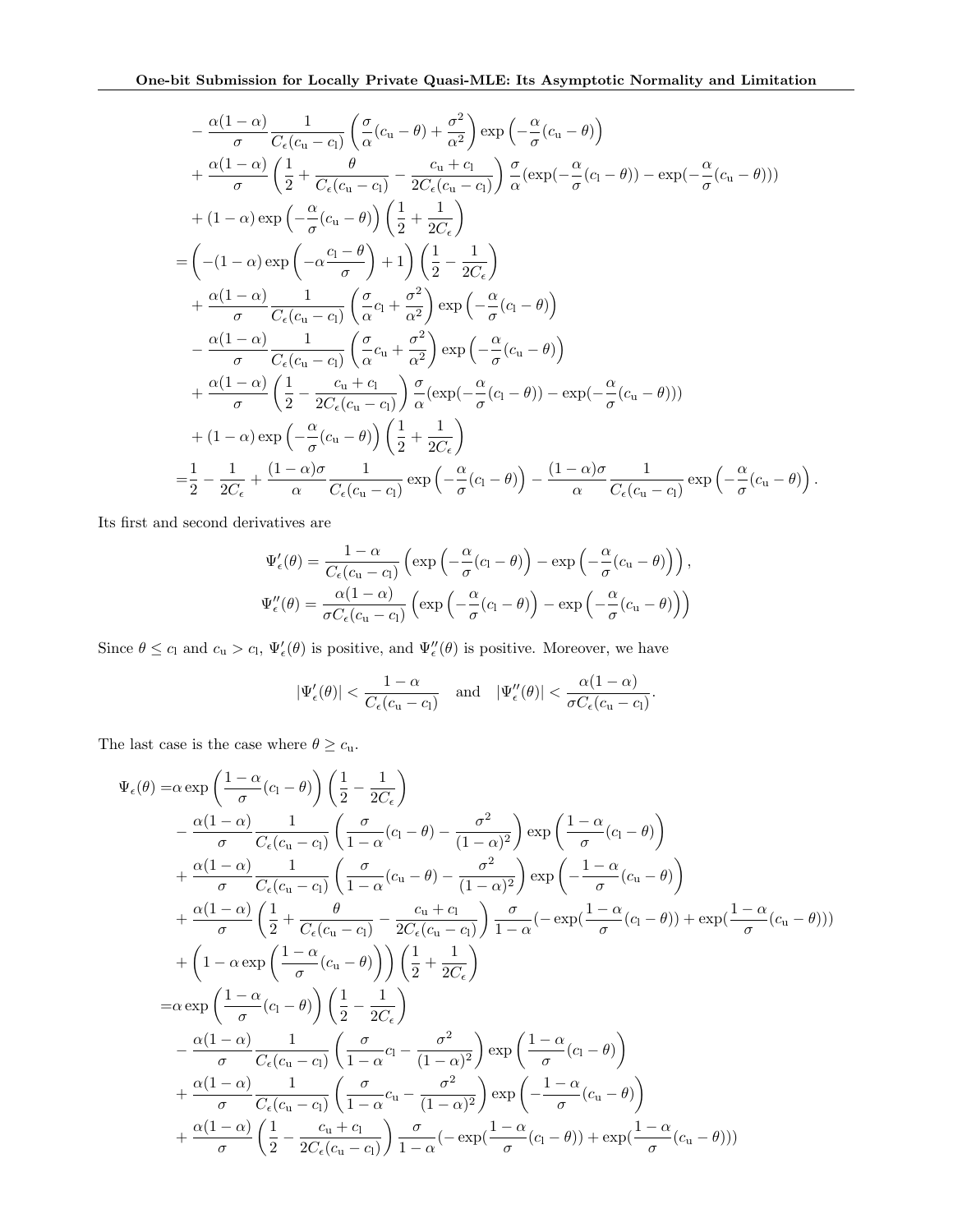+
$$
\begin{aligned}\n&+\left(1-\alpha\exp\left(\frac{1-\alpha}{\sigma}(c_{u}-\theta)\right)\right)\left(\frac{1}{2}+\frac{1}{2C_{\epsilon}}\right) \\
&=\frac{1}{2}+\frac{1}{2C_{\epsilon}}+\frac{\alpha\sigma}{1-\alpha}\frac{1}{C_{\epsilon}(c_{u}-c_{l})}\exp\left(\frac{1-\alpha}{\sigma}(c_{l}-\theta)\right)-\frac{\alpha\sigma}{1-\alpha}\frac{1}{C_{\epsilon}(c_{u}-c_{l})}\exp\left(-\frac{1-\alpha}{\sigma}(c_{u}-\theta)\right)\n\end{aligned}
$$

*.*

Its first and second derivatives are

$$
\Psi'_{\epsilon}(\theta) = \frac{\alpha}{C_{\epsilon}(c_{\mathbf{u}} - c_{\mathbf{l}})} \left( -\exp\left(\frac{1-\alpha}{\sigma}(c_{\mathbf{l}} - \theta)\right) + \exp\left(\frac{1-\alpha}{\sigma}(c_{\mathbf{u}} - \theta)\right) \right),
$$

$$
\Psi''_{\epsilon}(\theta) = \frac{\alpha(1-\alpha)}{\sigma C_{\epsilon}(c_{\mathbf{u}} - c_{\mathbf{l}})} \left( \exp\left(\frac{1-\alpha}{\sigma}(c_{\mathbf{l}} - \theta)\right) - \exp\left(\frac{1-\alpha}{\sigma}(c_{\mathbf{u}} - \theta)\right) \right).
$$

Since  $\theta \geq c_u$  and  $c_u > c_l$ ,  $\Psi'_{\epsilon}(\theta)$  is positive, and  $\Psi''_{\epsilon}(\theta)$  is negative. Moreover, since  $(1 - \alpha)(c_l - \theta)/\sigma <$  $(1 - \alpha)(c_{\rm u} - \theta)/\sigma \leq 0$ , we have

$$
|\Psi_{\epsilon}'(\theta)| < \frac{\alpha}{C_{\epsilon}(c_{\mathbf{u}} - c_{\mathbf{l}})} \quad \text{and} \quad |\Psi_{\epsilon}''(\theta)| < \frac{\alpha(1 - \alpha)}{\sigma C_{\epsilon}(c_{\mathbf{u}} - c_{\mathbf{l}})}
$$

*.*

We also analyze their behavior on the boundaries.  $\Psi_{\epsilon}(\theta)$  is continuous at  $\theta = c_1$  and  $c_u$  if and only if  $\lim_{\theta \downarrow c_u} \Psi_{\epsilon}(\theta) = \lim_{\theta \uparrow c_u} \Psi_{\epsilon}(\theta)$  and  $\lim_{\theta \downarrow c_u} \Psi_{\epsilon}(\theta) = \lim_{\theta \uparrow c_u} \Psi_{\epsilon}(\theta)$ . As we see below, these equations hold.

$$
\lim_{\theta \downarrow c_u} \Psi_{\epsilon}(\theta) = \lim_{\theta \uparrow c_u} \Psi_{\epsilon}(\theta) = \frac{1}{2} + \frac{1}{2C_{\epsilon}} + \frac{\alpha \sigma}{1 - \alpha} \frac{1}{C_{\epsilon}(c_u - c_l)} \exp\left(\frac{1 - \alpha}{\sigma}(c_l - c_u)\right) - \frac{\alpha \sigma}{1 - \alpha} \frac{1}{C_{\epsilon}(c_u - c_l)},
$$
\n
$$
\lim_{\theta \downarrow c_1} \Psi_{\epsilon}(\theta) = \lim_{\theta \uparrow c_1} \Psi_{\epsilon}(\theta) = \frac{1}{2} - \frac{1}{2C_{\epsilon}} + \frac{(1 - \alpha)\sigma}{\alpha} \frac{1}{C_{\epsilon}(c_u - c_l)} - \frac{(1 - \alpha)\sigma}{\alpha} \frac{1}{C_{\epsilon}(c_u - c_l)} \exp\left(-\frac{\alpha}{\sigma}(c_u - c_l)\right).
$$

We next evaluate the existence of first and second derivatives at  $\theta = c_1$  and  $c_u$ .

$$
\lim_{\theta \downarrow c_{\mathrm{u}}} \Psi_{\epsilon}'(\theta) = \lim_{\theta \uparrow c_{\mathrm{u}}} \Psi_{\epsilon}'(\theta) = \frac{\alpha}{C_{\epsilon}(c_{\mathrm{u}} - c_{\mathrm{l}})} \left( -\exp\left(\frac{1-\alpha}{\sigma}(c_{\mathrm{l}} - c_{\mathrm{u}})\right) + 1 \right),
$$

$$
\lim_{\theta \downarrow c_{\mathrm{l}}} \Psi_{\epsilon}'(\theta) = \lim_{\theta \uparrow c_{\mathrm{l}}} \Psi_{\epsilon}'(\theta) = \frac{1-\alpha}{C_{\epsilon}(c_{\mathrm{u}} - c_{\mathrm{l}})} \left( 1 - \exp\left(-\frac{\alpha}{\sigma}(c_{\mathrm{u}} - c_{\mathrm{l}})\right) \right).
$$

$$
\lim_{\theta \downarrow c_{u}} \Psi''_{\epsilon}(\theta) = \lim_{\theta \uparrow c_{u}} \Psi''_{\epsilon}(\theta) = \frac{\alpha(1-\alpha)}{C_{\epsilon}(c_{u}-c_{l})} \left( \exp \left( \frac{1-\alpha}{\sigma} (c_{l}-c_{u}) \right) - 1 \right),
$$

$$
\lim_{\theta \downarrow c_{1}} \Psi''_{\epsilon}(\theta) = \lim_{\theta \uparrow c_{l}} \Psi''_{\epsilon}(\theta) = \frac{\alpha(1-\alpha)}{\sigma C_{\epsilon}(c_{u}-c_{l})} \left( 1 - \exp \left( -\frac{\alpha}{\sigma} (c_{u}-c_{l}) \right) \right).
$$

# D COMPARISON WITH NON-PRIVATE ESTIMATOR

For comparison with existing work, we also consider the correct model case.

Assumption 20. *Given*  $\mathbf{x} \in \mathbb{R}^d$ , *Y is a random variable sampled from the asymmetric Laplace distribution*  $f(\cdot; \alpha, \beta^T \mathbf{x}, \sigma)$ , which is defined in (2). For each  $i \in [n]$ ,  $y_i$  is a realization of random variable  $Y_i$  that is a copy *of Y .*

Under this condition, Corollary 1 is more specified.

**Corollary 3.** Suppose Assumptions 7, 10, 11 and 20 hold. The MLE  $\hat{\beta}_n$  is distributed asymptotically normally  $as \sqrt{n}(\hat{\beta}_n - \beta^*) \rightarrow \mathcal{N}(0_d, I_{\beta^*}^{-1})$  where  $I_{\beta^*} = F_X \frac{\Psi'_{\epsilon}(\beta^{\top} \mathbf{X})^2}{\Psi_{\epsilon}(\beta^{\top} \mathbf{X})(1 - \Psi_{\epsilon}(\beta^{\top} \mathbf{X}))} \mathbf{X} \mathbf{X}^{\top}$ .

To obtain an intuitive understanding of the result, we roughly compare the Fisher information matrix derived in Corollary 3 and the non-private Fisher matrix (5), and analyze some extreme cases. First, we consider the concentrated case in which the scale parameter  $\sigma$  is extremely small. For a  $\sigma$  sufficiently small that  $\sigma \ll$  $|(1 - \alpha)(c_1 - \beta^{*T} \mathbf{x})|$  and  $\sigma \ll |\alpha(c_\mathbf{u} - \beta^{*T} \mathbf{x})|$  for most **x**,

$$
\Psi(\beta^{*T}\mathbf{x}) \approx \frac{1}{2} + \left(-\frac{\alpha}{1-\alpha} + \frac{1-\alpha}{\alpha}\right) \frac{\sigma}{2C_{\epsilon}} + \frac{\beta^{*T}\mathbf{x}}{2C_{\epsilon}} \quad \text{and} \quad \Psi'(\beta^{*T}\mathbf{x}) \approx \frac{1}{2C_{\epsilon}}.
$$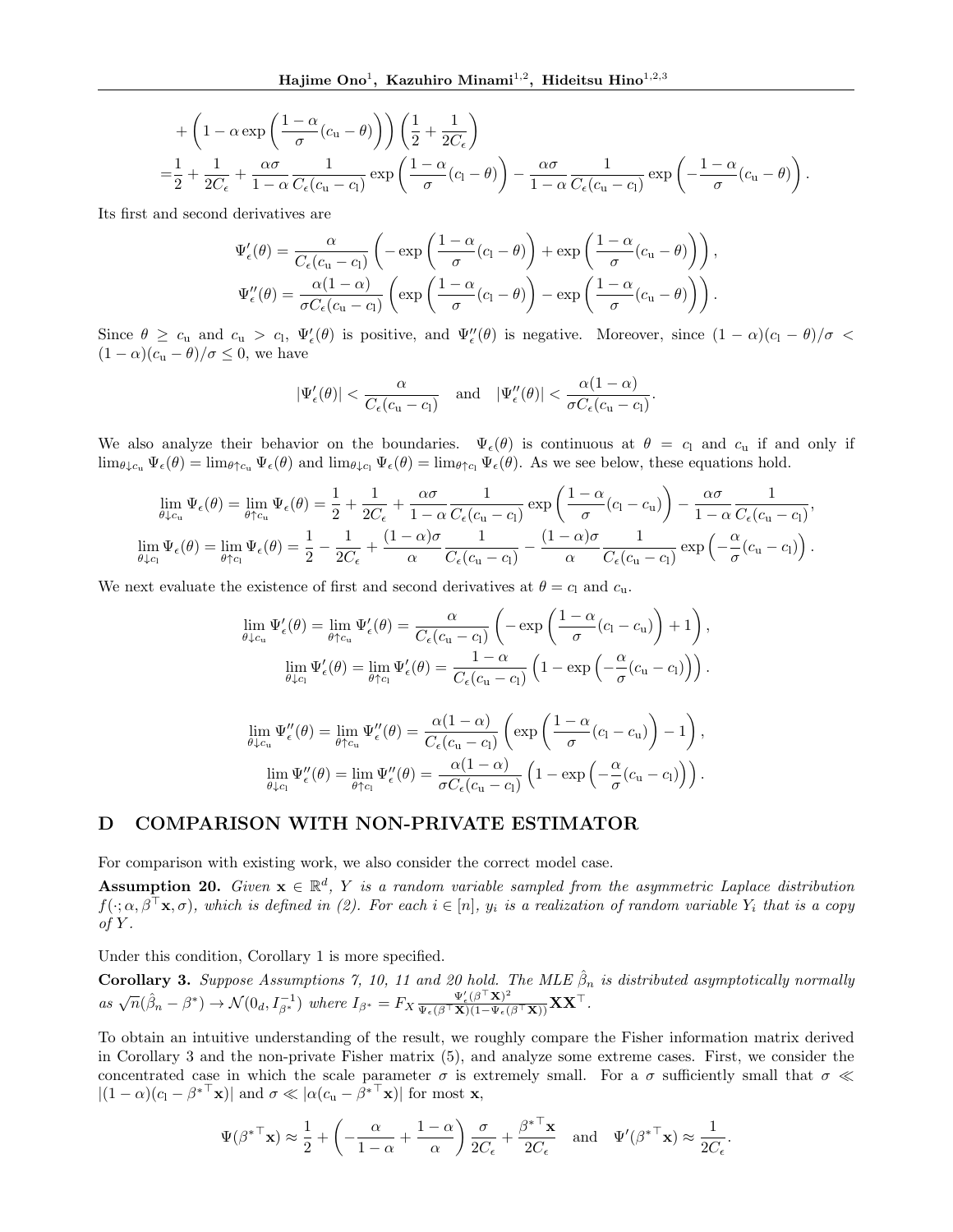Thus,

$$
\frac{\Psi'(\beta^{* \top} \mathbf{x})^2}{\Psi(\beta^{* \top} \mathbf{x})(1 - \Psi(\beta^{* \top} \mathbf{x}))} \approx \frac{1}{C_{\epsilon}^2 - \left(\frac{1 - 2\alpha}{\alpha(1 - \alpha)}\sigma + \beta^{* \top} \mathbf{x}\right)^2} \ge \frac{1}{C_{\epsilon}^2 - \left(\frac{1 - 2\alpha}{\alpha(1 - \alpha)}\sigma + c_1\right)^2}.
$$

In comparing this with (4), we can see that the Fisher information matrix of our LDP estimator is  $\Omega\left(\epsilon^2 \frac{\sigma^2}{\alpha(1-\alpha)}\right)$  $\setminus$ times smaller than that of the non-private estimator as  $\epsilon \downarrow 0$ . This lower bound agrees with the complexity of  $\epsilon$  but is  $\sigma^2/\alpha(1-\alpha)$  times lower. Since we assumed that  $\sigma$  is small, this gap can be large. Although our MLE tends to lose more information regarding the structure of  $f_{\beta^*}$  than an optimal MLE, it experiences minimum information loss due to perturbation for privacy.

We omit the comparison of the MLE of the regression coefficient with the private  $X$ . The Fisher information matrix strongly depends on the structure of the distribution of  $X$ . We have no informative comparison in this case.

# E ADDITIONAL NUMERICAL EVALUATION

In this section, we perform some additional numerical evaluations with the real data, which is the same data used in Section 5.

We implemented our simulation in Python. The necessary packages are written in requirements.txt. The main part is written in experiment.py. We made the Jupyter notebook files corresponding to each numerical evaluation. Visualization of the results is also in the Jupyter notebook files. You can open these files and run the simulations on your Jupyter notebook or Jupyter Lab.

Our supplemental material does not contain the real data used in the numerical evaluation. Before running our program, please download the data from "https://archive.ics.uci.edu/ml/datasets/Gas+Turbine+CO+and+NOx+Emission+Data+Set". Then, put them into the folder "data/emission/".

#### E.1 Evaluation of Private X

Here, we observe the behavior of our QMLE for the private  $X$  scenario, which is described in Section 4.2.

Due to implementation needs, we have made some modifications to the description in the main part. First, we made some changes to  $\Phi(\beta, \mathbf{z}^{(\mathbf{X})})$ . Theoretically,  $\Phi$  and  $1 - \Phi$  never take negative values. However, we found that the value of  $\Phi$  can exceed 1 by a small amount due to rounding error. Then,  $1 - \Phi$  is negative, and the computation corrupts since the log function is inputted a negative value. To avoid this undesirable situation, we multiplied  $\Phi$  by  $e^{-0.000001}$ .

Second, we changed the domain of  $\hat{F}_{\mathbf{X}}$  because no element of each  $x_i$  is in the interval  $[-1, 1]$ . In the simulation, each user truncates the components of  $\mathbf{X}_i$  into the intervals [5, 10], [1000, 1030], [70, 100], [4, 6], [20, 30], [1000, 1100], [530, 570], [130, 170], and [10, 15]. We recommend  $[5, 10]$ , [1000, 1030], [70, 100], [4, 6], [20, 30], [1000, 1100], [530, 570], [130, 170], and [10, 15]. that the curators should set the intervals with the help of experts when they use our algorithm in reality.

We observe the covariance matrices for  $n \in \{100, 1000, 10000\}$  and  $\epsilon \in \{5.0, 10, 25\}$  with  $\alpha = 0.3$  and  $\sigma = 1.0$ . For each combination of *n* and  $\epsilon$ , we sub-sample *n* records 1,000 times without replacement from the 36,733 records. For each sub-data, we simulate the protocol described in Section 4.2 and obtain a QMLE. Then, we compute the Frobenius norm of covariance matrices of the 1*,* 000 QMLEs,

Fig. 2 shows the result. The horizontal and vertical axes show *n* and the value of each Frobenius norm in log-scale, respectively. For each  $\epsilon$ , with large  $n$ , the norm of the covariance matrix is smaller. The decreasing speed is  $O(1/n)$ , These properties are similar to those in the public **X** scenario, which is described in Section 5.

## E.2 Evaluation of Effect of Truncation

In this subsection, we evaluate the effect of the truncation in the public  $X$  scenario.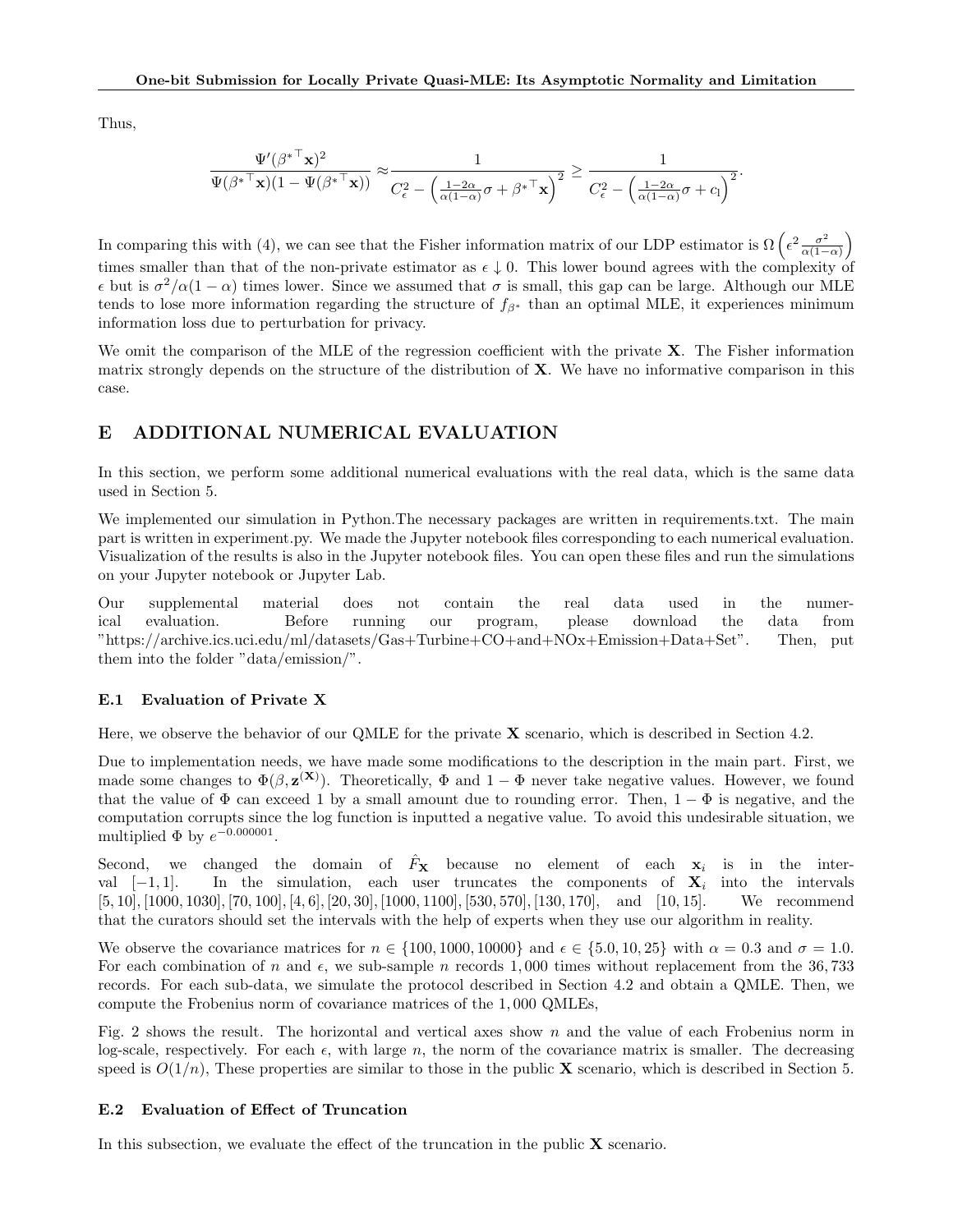

Figure 2: Frobenius norm of covariance matrices in private **X** scenario. The norm decrease in proportion to  $1/n$ for each  $\epsilon$ .



Figure 3: Frobenius norm of covariance matrices with various  $[c_1, c_u]$ s. A smaller interval makes the norm smaller.

With  $\epsilon = 2.5$  and  $n = 10,000$ , we try intervals [50, 100]*,* [40, 110]*,* [30, 120] and [20, 130] for the truncation. The other setting is the same as Section 5.

Fig. 3 shows the result. A shorter interval makes the estimators more concentrated. We remark that the concentration does not necessarily imply a good approximation of the true distribution. In general, there is a trade-off between bias and variance.

### E.3 Comparison with Non-private Estimator

In this subsection, we evaluate the difference between the centers of the distributions of our QMLEs and the non-private QMLEs which is described in Section 2.3. Our theoretical result does not say that those QMLEs converge to the same point. Thus, we consider it with numerical simulations.

First, we observe the behavior of the non-private QMLE. Fig. 4 shows the Frobenius norm of covariance matrices. It is seen that the non-private QMLEs converge to one point. We treat the average vector of the non-private QMLEs with  $n = 30,000$  as the grand truth in the main observation as described below. We remark that the "grand truth" can be biased.

We use the same simulation result used in Section 5. We compute the difference of the average vector of our QMLE and the grand truth and observe the norm for each  $n$  and  $\epsilon$ .

Fig. 5 shows the main result. The horizontal and vertical axes show *n* and the value of the norm of the covariance matrices, respectively. The bias is not zero for all  $\epsilon$ . Smaller  $\epsilon$  tends to give smaller bias. It is seen that *n* does not affect the bias. This result implies that the non-private QMLE and our QMLE can converge to different points.